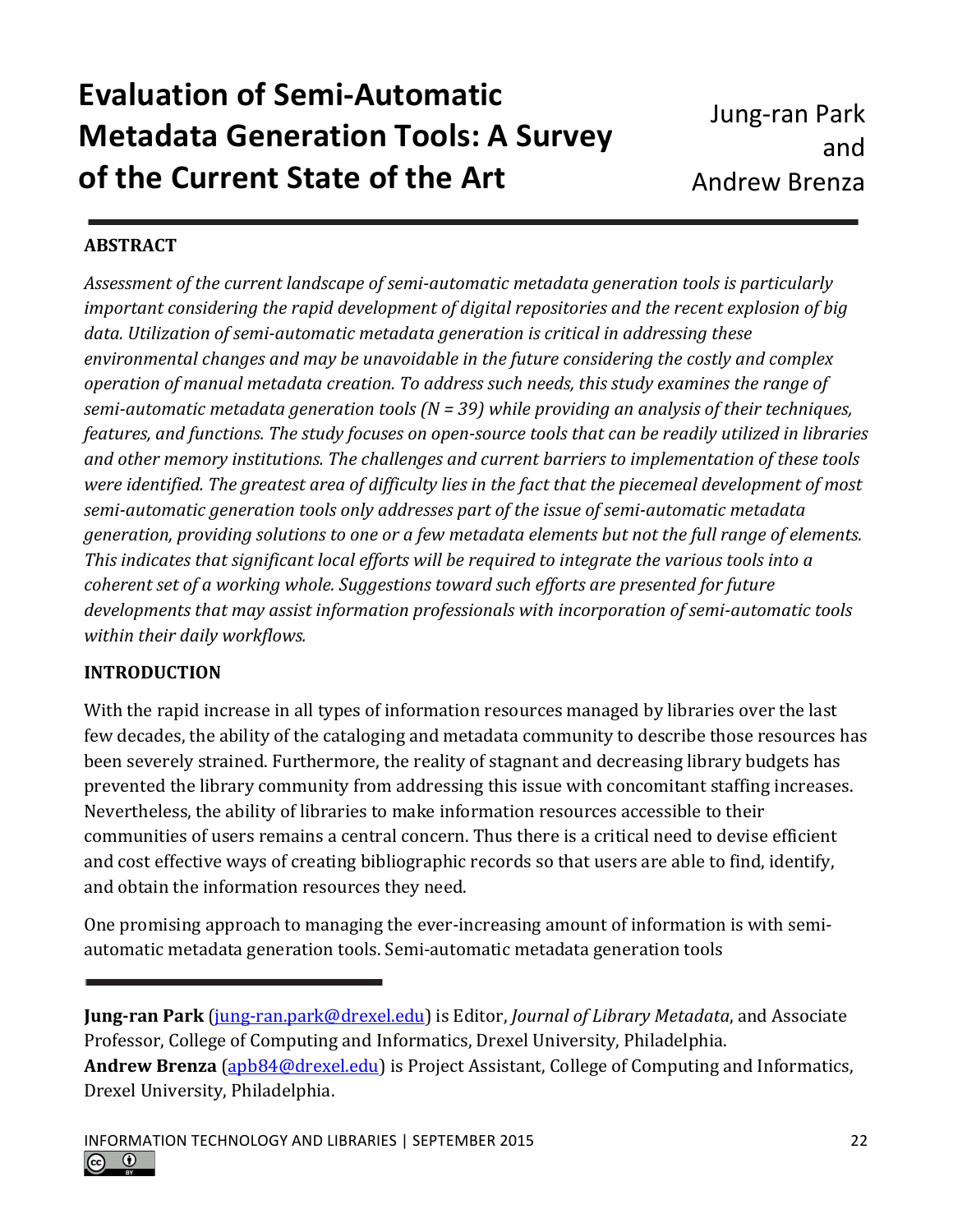concern the use of software to create metadata records with varying degrees of supervision from a human specialist.<sup>1</sup> In its ideal form, semi-automatic metadata generation tools are capable of extracting information from structured and unstructured information resources of all types and creating quality metadata that not only facilitate bibliographic record creation but also semantic interoperability, a critical factor for resource sharing and discovery in the networked environment. Through the use of semi-automatic metadata generation tools, the library community has the potential to address many issues related to the increase of information resources, the strain on library budget, the need to create high-quality, interoperable metadata records, and, ultimately, the effective provision of information resources to users.

There are many potential benefits to semi-automatic metadata generation. The first is scalability. Because of the quantity of information resources and the costly and time-consuming nature of manual metadata generation,<sup>2</sup> it is increasingly apparent that there simply are not enough information professionals available for satisfying the metadata-generation needs of the library community. Semi-automatic metadata generation, on the other hand, offers the promise of using high levels of computing power to manage large amounts of information resources. In addition to scalability, semi-automatic metadata generation also offers potential cost savings through a decrease in the time required to create effective records. Furthermore, the time savings would allow information professionals to focus on tasks that are more conceptually demanding and thus not suitable for automatic generation. Finally, because computers can perform repetitive tasks with relative consistency when compared to their human counterparts, automatic metadata generation promises the ability to create more consistent records. A potential increase in consistency of quality metadata records would, in turn, increase the potential for interoperability and thereby the accessibility of information resources in general. Thus semi-automatic metadata generation offers the potential to not only ease resource description demands on the library community but also to improve resource discovery for its users.

#### **GOALS OF THE STUDY**

Assessment of the current landscape of semi-automatic metadata generation tools is particularly important considering the fast development of digital repositories and the recent explosion of data and information. Utilization of semi-automatic metadata generation is critical to address such environmental changes and may be unavoidable in the future considering the costly and complex operation of manual metadata creation. Even though there are promising experimental studies that exploit various methods and sources for semi-automatic metadata generation,<sup>3</sup> a lack of studies assessing and evaluating the range of tools have been developed, implemented, or improved. To address such needs, this study aims to examine the current landscape of semiautomatic metadata generation tools while providing an evaluative analysis of their techniques, features, and functions. The study primarily focuses on open-source tools that can be readily utilized in libraries and other memory institutions. The study also highlights some of the challenges still facing the continued development of semi-automatic tools and the current barriers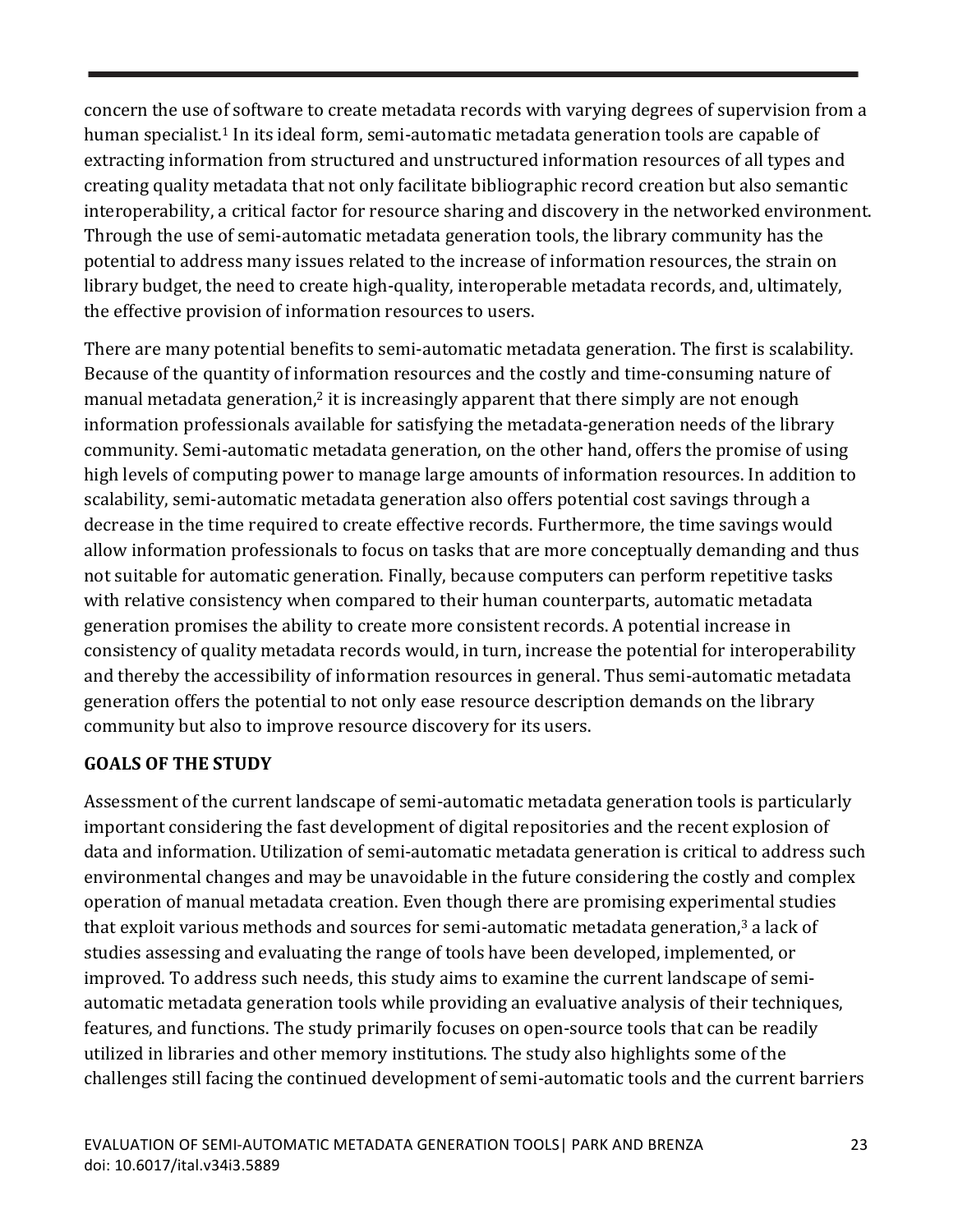to their incorporation into the daily workflows for information organization and management. Future directions for the further development of tools are also discussed.

Toward this end, a critical review of the literature in relation to semi-automatic metadata generation tools published from 2004 to 2014 was conducted. Databases such as Library and Information Sciences Abstracts and Library, Information Science and Technology Abstracts were searched and germane articles identified through review of titles and abstracts. Because the problem of creating viable tools for the reliable automatic generation of metadata is a not a problem limited to the library and information science professions,<sup>4</sup> database searches were expanded to include those databases pertinent to the computing science, including Proquest Computing, Academic Search Premier, and Applied Science and Technology. Keywords, such as "automatic metadata generation," "metadata extraction," "metadata tools," and "text mining," including their stems, were used to explore the databases. In addition to keyword searching, relevant articles were also identified within the reference sections of articles already deemed pertinent to the focus of the survey as well as through the expansion of results lists through the application of relevant subject terms applied to pertinent articles. To ensure that the latest, most reliable developments in automatic metadata were reviewed, various filters, such as date range and peer-review, were employed. Once tools were identified, their capabilities were tested (when possible), their features were noted, and overarching developments were determined.

The remainder of the article provides an overview of the primary techniques developed for the semi-automatic generation of metadata and a review of the open-source metadata generation tools that employ them. The challenges and current barriers to semi-automatic metadata tool implementation are described as well as suggestions for future developments that may assist information professionals with integration of semi-automatic tools within the daily workflow of technical services departments.

## **Current Techniques for the Automatic Generation of Metadata**

As opposed to manual metadata generation, semi-automatic metadata generation relies on machine methods to assist with or to complete the metadata-creation process. Greenberg distinguished between two methods of automatic metadata generation: metadata extraction and metadata harvesting.<sup>5</sup> Metadata extraction in general employs automatic indexing and information retrieval techniques to generate structured metadata using the original content of resources. On the other hand, metadata harvesting concerns a technique to automatically gather metadata from individual repositories in which metadata has been produced by semi-automatic or manual approaches. The harvested metadata can be stored in a central repository for future resource retrieval.

Within this dichotomy of extraction methods, there are several other more specific techniques that researchers have developed for the semi-automatic generation of metadata. Polfreman et al. identified an additional six techniques that have been developed over the years: meta-tag harvesting, content extraction, automatic indexing, text and data mining, extrinsic data auto

INFORMATION TECHNOLOGY AND LIBRARIES | SEPTEMBER 2015 24

 $\circ$   $\circ$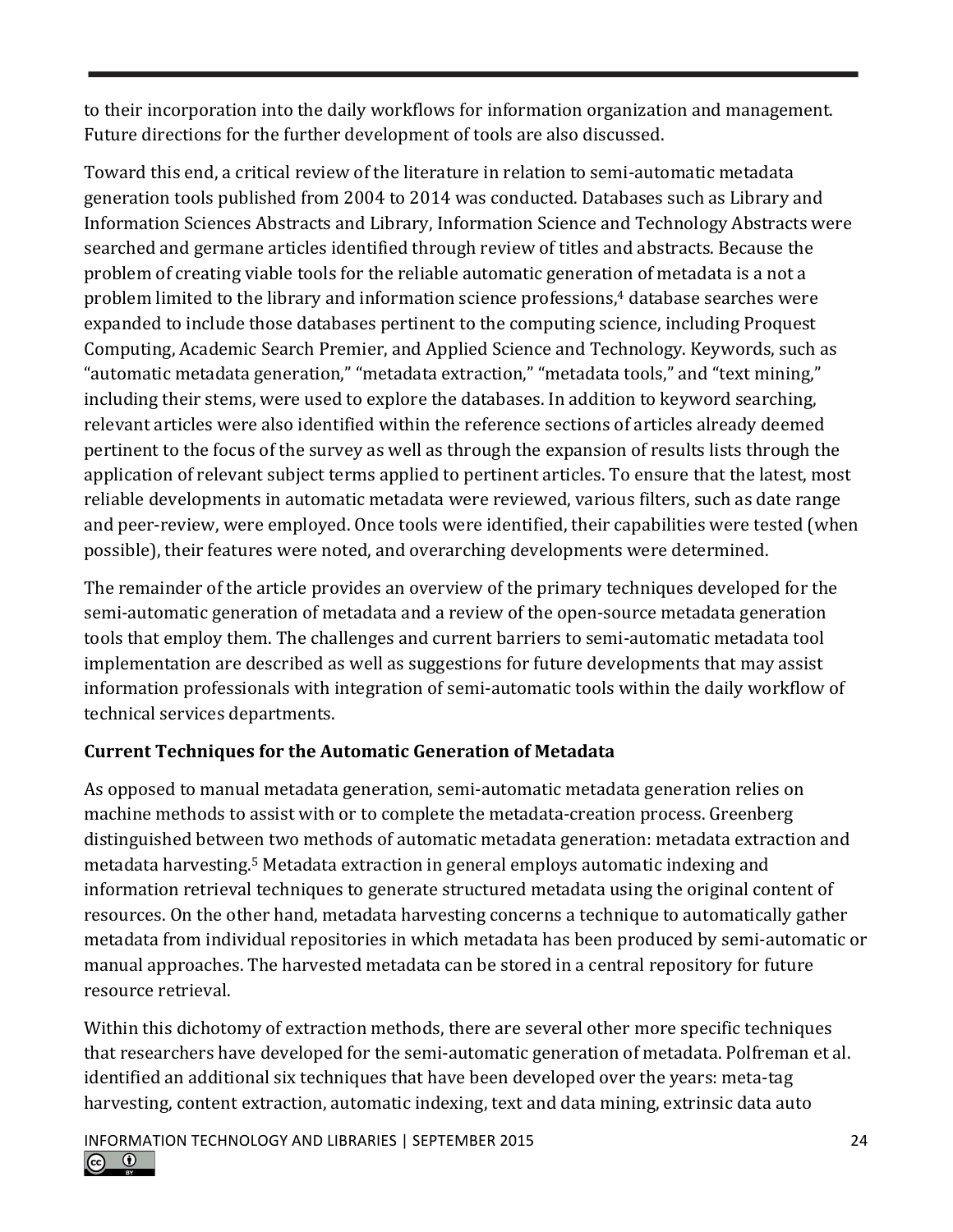generation, and social tagging.<sup>6</sup> Although the last technique is not properly a semi-automatic metadata generation technique because it is used to generate metadata with a minimum of intervention required by metadata professionals, it can be viewed as a possible mode to streamline the metadata creation process.

Both Greenberg and Polfreman provide comprehensive, high-level characterizations of the techniques employed in current semi-automatic metadata generation tools. However, an evaluation of these techniques within the context of a broad survey of the tools themselves and a comprehensive enumeration of currently available tools are not addressed. Thus, although these techniques will be examined for the remainder of this section, they serve simply as a framework through which this study provides a current and comprehensive analysis of the tools available for use today. Each section provides an overview of the relevant technique, a discussion of the most current research related to it, and the tools that employ that technique.

The tables included in each section provide lists of the semi-automatic metadata generation tools  $(N = 39)$  evaluated in the course of this survey. The information presented in the tables is designed to provide a characterization of each tool: its name, its online location, the technique(s) used to generate metadata, and a brief description of the tool's functions and features. Only those tools that are currently available for download or for use as web services at the time of this writing are included. Furthermore, the listed tools have not been strictly limited to metadatageneration applications but also include some content management system software (CMSS) as these generally provide some form of semi-automatic metadata extraction. Typically, CMSS are capable of extracting technical metadata as well as data that can found in the meta-tags of information resources, such as the file name, and using that information as the title of a record.

#### *Meta-Tag Extraction*

Meta-tag extraction is a computing process whereby values for metadata fields are identified and populated through an examination of metadata tags within or attached to a document. In other words, it is a form of metadata harvesting and, possibly, conversion of that metadata into other formats. MarcEdit, the most widely used semi-automatic tool for the generation of metadata in US libraries,<sup>7</sup> is an example of this technique. MarcEdit essentially harvests metadata from Open Archives Initiative Protocol for Metadata Harvesting (OAI-PMH) compliant records and offers the user the opportunity to convert those records to a variety of formats, including MAchine-Readable Cataloging (MARC), MAchine-Readable Cataloguing in XML (MARC XML), Metadata Object Description Schema (MODS), and Encoded Archival Description (EAD). It also offers the capabilities of converting records from any of the supported formats to any of the other supported formats.

Other examples of this technique are the web services Editor-Converter Dublin Core Metadata and Firefox Dublin Core Viewer Extension. Both of these programs search HTML files on the web and convert information found in HTML meta-tags to Dublin Core elements. In the cases of MarcEdit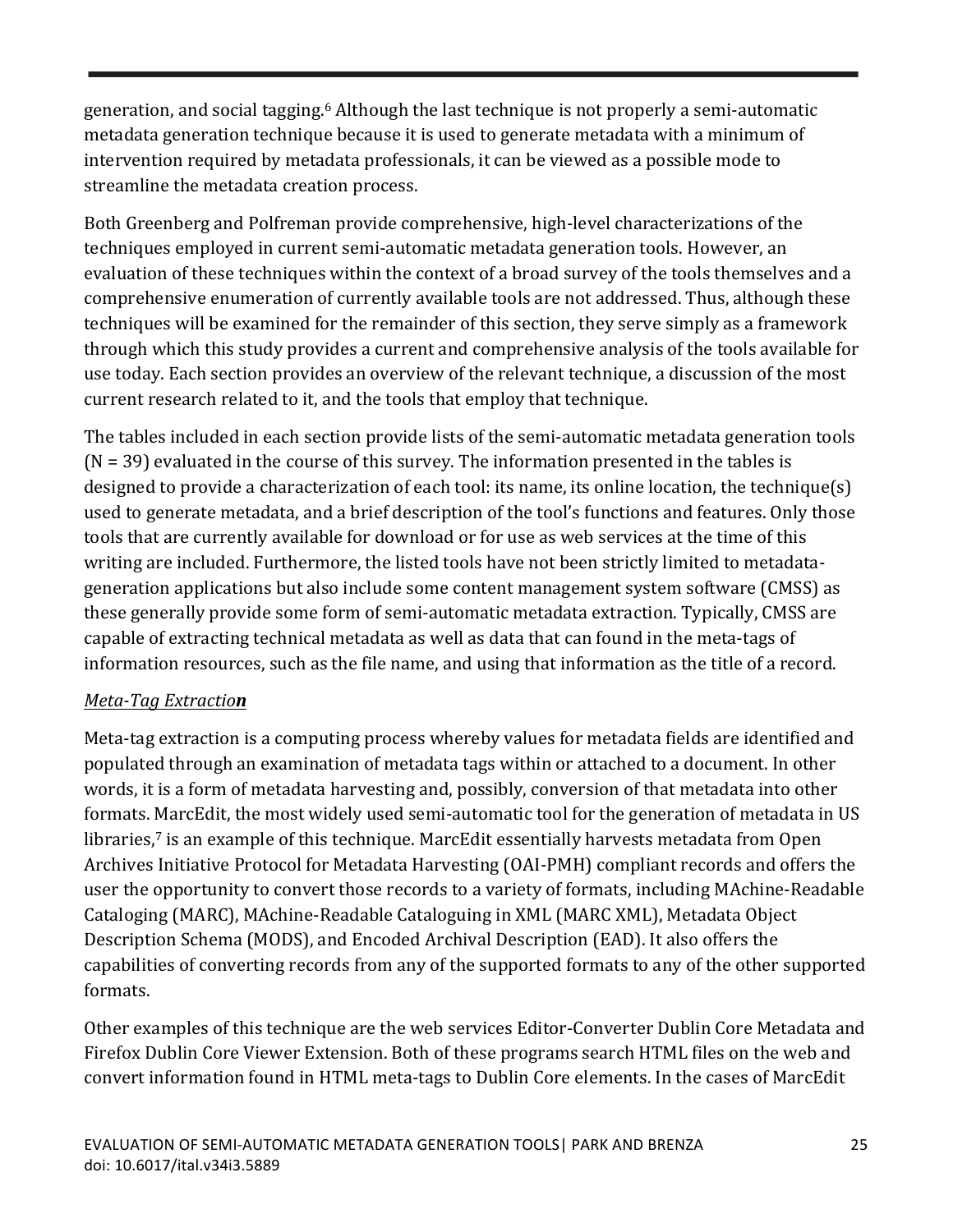and Editor-Converter Dublin Core, users are presented with the converted information in an interface that allows the user to edit or refine the data.

Figure 1 provides an illustration of the extracted metadata of the *New York Times* homepage using Editor-Converter Dublin Core, while figure 2 offers an illustration of the editor that this web service provides.

| METADATA Project. Chizh x                                                                                                                                                                                                                                                                                                                                                                                                                                                                                                                                                                                                                                                                                                                                                                                                                                                                                                                                                                                                                                                                                                                                                                                                                                                                                                                                                                                                                                                                                                                                                                                                                                                                                                                                                                                                                                                                                                                                                                                                                                                                                                                                                                                                                                                                                                                                                                                                                                                                                                                                                                                                                                                                                                                                                                                                                                                                                                                                                                                                                                                                                                                                                                                                                                                                                                                                                                                                                                                                                                                                                                                                                                                                                                                                                                                                                                                                                                                                                                                                                         |                                                                                        | - 0 |  |  |  |
|---------------------------------------------------------------------------------------------------------------------------------------------------------------------------------------------------------------------------------------------------------------------------------------------------------------------------------------------------------------------------------------------------------------------------------------------------------------------------------------------------------------------------------------------------------------------------------------------------------------------------------------------------------------------------------------------------------------------------------------------------------------------------------------------------------------------------------------------------------------------------------------------------------------------------------------------------------------------------------------------------------------------------------------------------------------------------------------------------------------------------------------------------------------------------------------------------------------------------------------------------------------------------------------------------------------------------------------------------------------------------------------------------------------------------------------------------------------------------------------------------------------------------------------------------------------------------------------------------------------------------------------------------------------------------------------------------------------------------------------------------------------------------------------------------------------------------------------------------------------------------------------------------------------------------------------------------------------------------------------------------------------------------------------------------------------------------------------------------------------------------------------------------------------------------------------------------------------------------------------------------------------------------------------------------------------------------------------------------------------------------------------------------------------------------------------------------------------------------------------------------------------------------------------------------------------------------------------------------------------------------------------------------------------------------------------------------------------------------------------------------------------------------------------------------------------------------------------------------------------------------------------------------------------------------------------------------------------------------------------------------------------------------------------------------------------------------------------------------------------------------------------------------------------------------------------------------------------------------------------------------------------------------------------------------------------------------------------------------------------------------------------------------------------------------------------------------------------------------------------------------------------------------------------------------------------------------------------------------------------------------------------------------------------------------------------------------------------------------------------------------------------------------------------------------------------------------------------------------------------------------------------------------------------------------------------------------------------------------------------------------------------------------------------------------|----------------------------------------------------------------------------------------|-----|--|--|--|
| C                                                                                                                                                                                                                                                                                                                                                                                                                                                                                                                                                                                                                                                                                                                                                                                                                                                                                                                                                                                                                                                                                                                                                                                                                                                                                                                                                                                                                                                                                                                                                                                                                                                                                                                                                                                                                                                                                                                                                                                                                                                                                                                                                                                                                                                                                                                                                                                                                                                                                                                                                                                                                                                                                                                                                                                                                                                                                                                                                                                                                                                                                                                                                                                                                                                                                                                                                                                                                                                                                                                                                                                                                                                                                                                                                                                                                                                                                                                                                                                                                                                 | library.kr.ua/cqi-bin/dceditunie.cqi<br>$Q, \frac{1}{2}$                               |     |  |  |  |
|                                                                                                                                                                                                                                                                                                                                                                                                                                                                                                                                                                                                                                                                                                                                                                                                                                                                                                                                                                                                                                                                                                                                                                                                                                                                                                                                                                                                                                                                                                                                                                                                                                                                                                                                                                                                                                                                                                                                                                                                                                                                                                                                                                                                                                                                                                                                                                                                                                                                                                                                                                                                                                                                                                                                                                                                                                                                                                                                                                                                                                                                                                                                                                                                                                                                                                                                                                                                                                                                                                                                                                                                                                                                                                                                                                                                                                                                                                                                                                                                                                                   | Other bookmarks                                                                        |     |  |  |  |
|                                                                                                                                                                                                                                                                                                                                                                                                                                                                                                                                                                                                                                                                                                                                                                                                                                                                                                                                                                                                                                                                                                                                                                                                                                                                                                                                                                                                                                                                                                                                                                                                                                                                                                                                                                                                                                                                                                                                                                                                                                                                                                                                                                                                                                                                                                                                                                                                                                                                                                                                                                                                                                                                                                                                                                                                                                                                                                                                                                                                                                                                                                                                                                                                                                                                                                                                                                                                                                                                                                                                                                                                                                                                                                                                                                                                                                                                                                                                                                                                                                                   | <b>Editor-Convertor Dublin Core Metadata (Ver.-1.31)</b>                               |     |  |  |  |
|                                                                                                                                                                                                                                                                                                                                                                                                                                                                                                                                                                                                                                                                                                                                                                                                                                                                                                                                                                                                                                                                                                                                                                                                                                                                                                                                                                                                                                                                                                                                                                                                                                                                                                                                                                                                                                                                                                                                                                                                                                                                                                                                                                                                                                                                                                                                                                                                                                                                                                                                                                                                                                                                                                                                                                                                                                                                                                                                                                                                                                                                                                                                                                                                                                                                                                                                                                                                                                                                                                                                                                                                                                                                                                                                                                                                                                                                                                                                                                                                                                                   | Dublin Core - Making it easier to find information                                     |     |  |  |  |
|                                                                                                                                                                                                                                                                                                                                                                                                                                                                                                                                                                                                                                                                                                                                                                                                                                                                                                                                                                                                                                                                                                                                                                                                                                                                                                                                                                                                                                                                                                                                                                                                                                                                                                                                                                                                                                                                                                                                                                                                                                                                                                                                                                                                                                                                                                                                                                                                                                                                                                                                                                                                                                                                                                                                                                                                                                                                                                                                                                                                                                                                                                                                                                                                                                                                                                                                                                                                                                                                                                                                                                                                                                                                                                                                                                                                                                                                                                                                                                                                                                                   | URL Tested: http://www.nvtimes.com<br>This page actually have not Dublin Core metadata |     |  |  |  |
| The Editor have been tried to extract metadata from the other accompanying data:<br><meta content="The New York Times - Breaking News, World News &amp; Multimedia" name="DC.Title"/><br><meta content="The New York Times: Find breaking news, multimedia, reviews &amp; opinion on Washington, business, sports, movies, travel, books, jobs, education, real estate, cars &amp; more at&lt;br&gt;nytimes.com." name="DC.Description"/><br><meta content="Boumeddiene, Hayat (1988-),Paris (France),Coulibaly, Amedy (1982-2015),Jews and Judaism,United States International Relations,France,United States Politics and&lt;br&gt;Government, Terrorism, Demonstrations, Protests and Riots, Kerry, John, Paris (France), Terrorism, United States International Relations, Terrorism, Paris (France), France, Kouachi, Cherif (1982-2015), Muslims and Islam, C&lt;br&gt;Hebdo,Coulibaly, Amedy (1982-2015),Parc des Buttes Chaumont (Paris, France),Cyberattacks and Hackers,United States Central Command,Islamic State in Iraq and Syria (ISIS),United States Defense and Military Forces.Police&lt;br&gt;Brutality, Misconduct and Shootings.Police Department (NYC),Asphyxiation, Choking, and Suffocation,Civilian Complaint Review Board,Garner, Eric,Pantaleo, Daniel,Bratton, William J.Baez, Anthony Ramon,New York City,de&lt;br&gt;Blasio, Bill,Police Department (NYC),Police Brutality, Misconduct and Shootings,Attacks on Police,New York City,Sharpton, Al,Bratton, William J,Mayors,Patrolmen's Benevolent Assn,Demonstrations, Protests and Riots,de&lt;br&gt;Blasio, Bill,Police Department (NYC),Garner, Eric,Bratton, William J,Duncan, Arne,Education Department (US),Tests and Examinations.Education (K-12),Law and Legislation,No Child Left Behind Act,Teachers and School&lt;br&gt;Employees,Lynch, Loretta E,Obama, Barack,Attorneys General,United States Attorneys,Race and Ethnicity,Holder, Eric H Jr,Greensboro (NC),Civil Rights Movement (1954-68),Segregation and Desegregation,Louima,&lt;br&gt;Abner.Governors (US),United States Politics and Government.Midterm Elections (2014).Conservatism (US Politics),Law and Legislation.Republican Party,Brownback, Sam,Walker, Scott K.Income Tax,Walker, Scott K.Presidential&lt;br&gt;Election of 2016.Republican Party.Primaries and Caucuses.Football (College).Football.University of Oregon.Ohio State University.Mever. Urban.College Football Playoff National Championship.Football (College).Helfrich.&lt;br&gt;Mark.College Football Playoff National Championship.Coaches and Managers.University of Oregon.Ohio State University.Football (College).Spencer, Evan.College Football Playoff National Championship.College Football Hall of&lt;br&gt;Fame.University of Alabama.Sugar Bowl.Spencer, Tim (1960-).Ohio State University.Movies.Golden Globes (Awards).Linklater. Richard.Anderson, Wes.Boyhood (Movie).The Grand Budapest Hotel (Movie).Grand Budapest&lt;br&gt;Hotel, The (Movie),Movies,Golden Globes (Awards),The Grand Budapest Hotel (Movie),Boyhood (Movie),Movies,Golden Globes (Awards),Television,Charlie Hebdo,Sony Corporation,North Korea,France,Clooney, George,Sex&lt;br&gt;Crimes, Cyberwarfare, Terrorism, Fey, Tina, Poehler, Amy, Fraternities and Sororities, Colleges and Universities, Sex Crimes, Phi Kappa Psi, Rolling Stone, University of Virginia, Charlottesville (Va), Cuba, United States&lt;br&gt;Relations, Freedom of Speech and Expression, United States International Relations, Haqqani Network, Lashkar-e-Taiba, Taliban, Tehrik-e-Taliban, Kerry, John, Pakistan, iPad, OTG Management, Customer&lt;br&gt;Relations, Airports, Marijuana, E-Cigarettes, Medical Marijuana" name="DC.Subject"/><br><meta content="text/html: charset=utf-8" name="DC.Format"/><br><meta content="Text" name="DC.Type"/><br><meta content="277 Kbytes" name="DC.Format.extent"/><br><meta content="2015-01-12" name="DC.Date.DataGathered"/><br><meta content="http://www.nytimes.com" name="DC.Identifier"/> |                                                                                        |     |  |  |  |
|                                                                                                                                                                                                                                                                                                                                                                                                                                                                                                                                                                                                                                                                                                                                                                                                                                                                                                                                                                                                                                                                                                                                                                                                                                                                                                                                                                                                                                                                                                                                                                                                                                                                                                                                                                                                                                                                                                                                                                                                                                                                                                                                                                                                                                                                                                                                                                                                                                                                                                                                                                                                                                                                                                                                                                                                                                                                                                                                                                                                                                                                                                                                                                                                                                                                                                                                                                                                                                                                                                                                                                                                                                                                                                                                                                                                                                                                                                                                                                                                                                                   | <b>Dublin Core Editor</b>                                                              |     |  |  |  |

Figure 1. Screenshot of Extracted Dublin Core Metadata Using Editor-Converter Dublin Core.

|                                   | METADATA Project. Chizi x                                                                                                                                                                                                                                          |                                   |                                                   | $ \theta$              |
|-----------------------------------|--------------------------------------------------------------------------------------------------------------------------------------------------------------------------------------------------------------------------------------------------------------------|-----------------------------------|---------------------------------------------------|------------------------|
|                                   | ← → C   bibrary.kr.ua/cgi-bin/dceditunie.cgi                                                                                                                                                                                                                       |                                   |                                                   | $Q \leq 2$<br>$\equiv$ |
|                                   | Apps Dell S Drexel One <a> C Dell S Drexel One <a> C Dell S Drexel One <a> C Dell S Drexel One <a> C Dell S Drexel One <a> C Dell S Drexel One <a> C Dell S Drexel One <a> C Dell S Drexel One <a> C Dell S Drexel One <a> C D</a></a></a></a></a></a></a></a></a> |                                   |                                                   | Other bookmarks        |
|                                   | <b>Dublin Core Editor</b>                                                                                                                                                                                                                                          |                                   |                                                   |                        |
| <b>Make Changes:</b><br>DC-Change | Fill down the fields<br>with this mark .                                                                                                                                                                                                                           | Convert:<br>UNIMARC               |                                                   |                        |
| Title                             | Type<br>$\overline{\mathbf{v}}$<br>The New York Times - Breaking News, World News & Multimedia                                                                                                                                                                     |                                   | Lang<br>▼<br>$+$ Title                            |                        |
| Creator                           | Type<br>Type<br>$\overline{\mathbf{r}}$                                                                                                                                                                                                                            |                                   | $\frac{\text{Lang}}{\blacktriangledown}$          |                        |
| <b>Subject</b>                    | Type<br>$\overline{\mathbf{v}}$<br>(Eric, Pantaleo, Daniel, Bratton, William J, Baez, Anthony<br>٠<br>Ramon, New York City, de Blasio, Bill, Police Department<br>A                                                                                                | Scheme<br>$\overline{\mathbf{v}}$ | Lang<br>$\overline{\phantom{a}}$<br>$+$ Subject   |                        |
| <b>Description</b>                | Type<br>$\overline{\phantom{a}}$<br>The New York Times: Find breaking news, multimedia, reviews &<br>opinion on Washington, business, sports, movies, travel,                                                                                                      |                                   | Lang<br>$\overline{\phantom{a}}$<br>+ Description |                        |
| <b>Publisher</b>                  | Type<br>Type<br>$\overline{\mathbf{v}}$                                                                                                                                                                                                                            |                                   | Lang<br>$\overline{\phantom{a}}$                  |                        |
| Contributor                       | Type<br>Type<br>$\overline{\mathbf{v}}$                                                                                                                                                                                                                            |                                   | $\frac{Lang}{l}$                                  |                        |
| <b>Date</b>                       | Type<br>DataGathered v<br>2015-01-12                                                                                                                                                                                                                               | Scheme<br>▼                       | $+$ Date                                          |                        |
| Format                            | Type<br>$\overline{\mathbf{v}}$<br>texthtml: charset=utf-8<br>۷.                                                                                                                                                                                                   | Scheme<br>$\pmb{\mathrm{v}}$      | $+$ Format                                        |                        |
|                                   | Type                                                                                                                                                                                                                                                               | Scheme                            |                                                   |                        |

Figure 2. Screenshot of Editor-Converter Dublin Core Editing Tool (only eight of the sixteen fields are visible in this screenshot).

INFORMATION TECHNOLOGY AND LIBRARIES | SEPTEMBER 2015 26

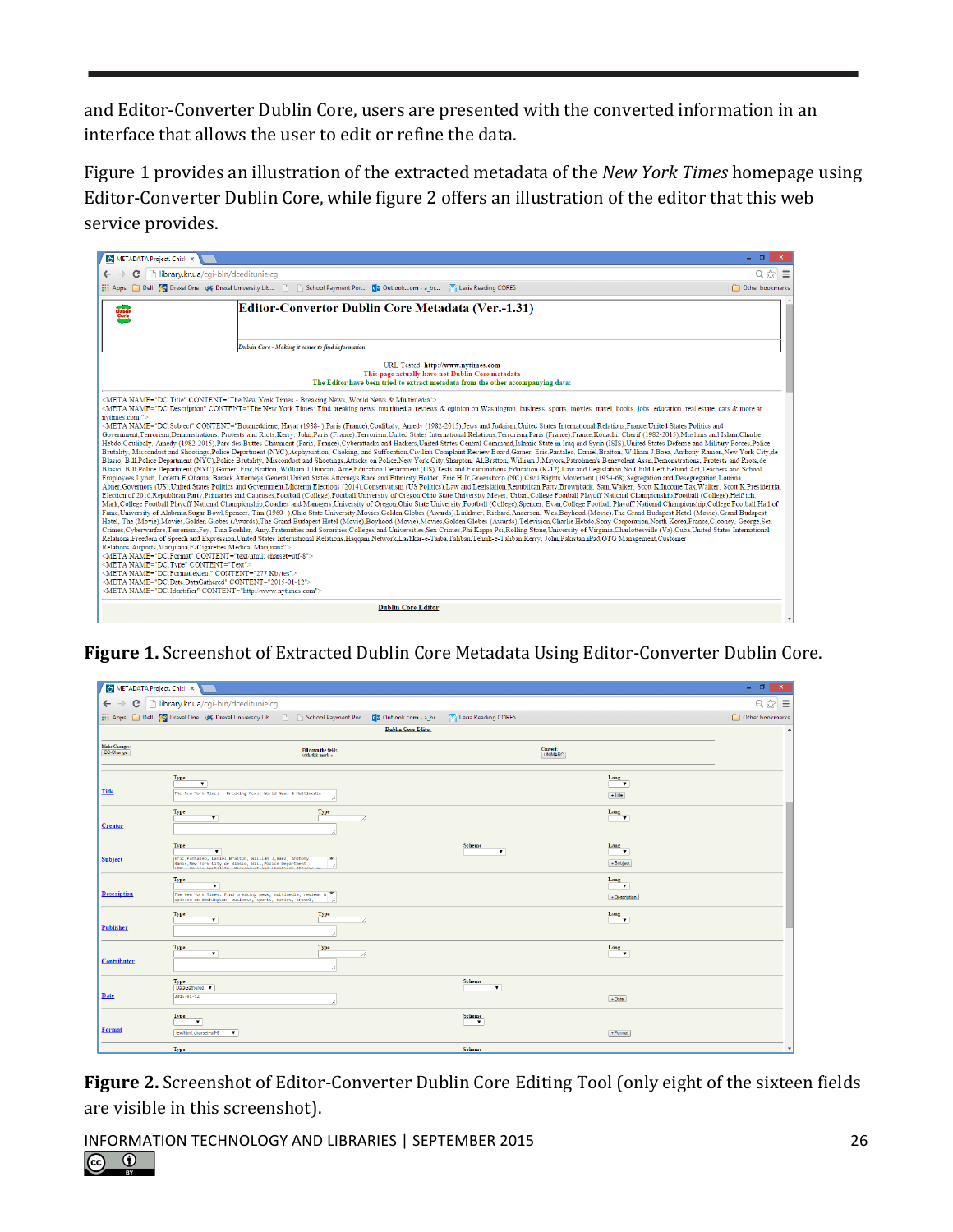Perhaps the biggest weakness to this type of tool is that it entirely depends on the quality of the metadata from which the programs harvest. This can be most readily seen in the above figure by the lack of values for a number of the Dublin Core fields for the *The New York Times* website. Programs that solely employ the technique of meta-tag harvesting are unable to infer values for metadata elements that are not already populated in the source.

Table 1 lists the tools that support meta-tag harvesting either as the sole technique or as one of a suite of techniques used to generate metadata from resources. Of the thirty-nine tools evaluated for this study, nineteen support meta-tag harvesting.

| <b>Tool Name</b>                                     | <b>Location</b>                                                     | <b>Techniques</b>                                                                               | <b>Functions/Features</b>                                                                                                                                                                                                                                                                      |
|------------------------------------------------------|---------------------------------------------------------------------|-------------------------------------------------------------------------------------------------|------------------------------------------------------------------------------------------------------------------------------------------------------------------------------------------------------------------------------------------------------------------------------------------------|
| ANVL/ERC<br>Kernel Metadata<br>Conversion<br>Toolkit | http://search.cpan.org/~jak/File-<br><b>ANVL/anvl</b>               | meta-tag harvester                                                                              | A utility that can automatically<br>convert records in the ANVL<br>format into other formats such as<br>XML, JSON (JavaScript Object<br>Notation), Turtle or Plain, among<br>others.                                                                                                           |
| Apache POI-<br><b>Text Extractor</b>                 | http://poi.apache.org/download.html                                 | content extractor;<br>meta-tag harvester;<br>extrinsic auto-<br>generator                       | Apache POI provides basic text<br>extraction for all project<br>supported file formats. In<br>addition to the (plain) text,<br>Apache POI can access the<br>metadata associated with a given<br>file, such as title and author.                                                                |
| Apache Tika                                          | http://tika.apache.org/                                             | content extractor;<br>meta-tag harvester;<br>extrinsic auto-<br>generator                       | Built on Apache POI, the Apache<br>Tika toolkit detects and extracts<br>metadata and text content from<br>various documents.                                                                                                                                                                   |
| Ariadne<br>Harvester                                 | http://sourceforge.net/projects/ariadn<br>ekps/files/?source=navbar | meta-tag harvester                                                                              | A harvester of OAI-PMH<br>compliant records which can be<br>converted to various other<br>schema such as Learning Object<br>Metadata (LOM).                                                                                                                                                    |
| <b>BIBFRAME Tools</b>                                | http://www.loc.gov/bibframe/implem<br>entation/                     | meta-tag harvester                                                                              | BIBFRAME offers a number of<br>tools for the conversion of<br>MARCXML documents to<br><b>BIBFRAME</b> documents. Web<br>service and downloadable<br>software are both available.                                                                                                               |
| Data Fountains                                       | http://datafountains.ucr.edu/                                       | content extractor;<br>automatic indexer;<br>meta-tag harvester;<br>extrinsic auto-<br>generator | Scans HTML documents and first<br>extracts information contained in<br>meta-tags. If information is<br>unavailable in meta-tags, the<br>program will use other<br>techniques to assign values.<br>Includes a focused web crawler<br>that can target websites<br>concerning a specific subject. |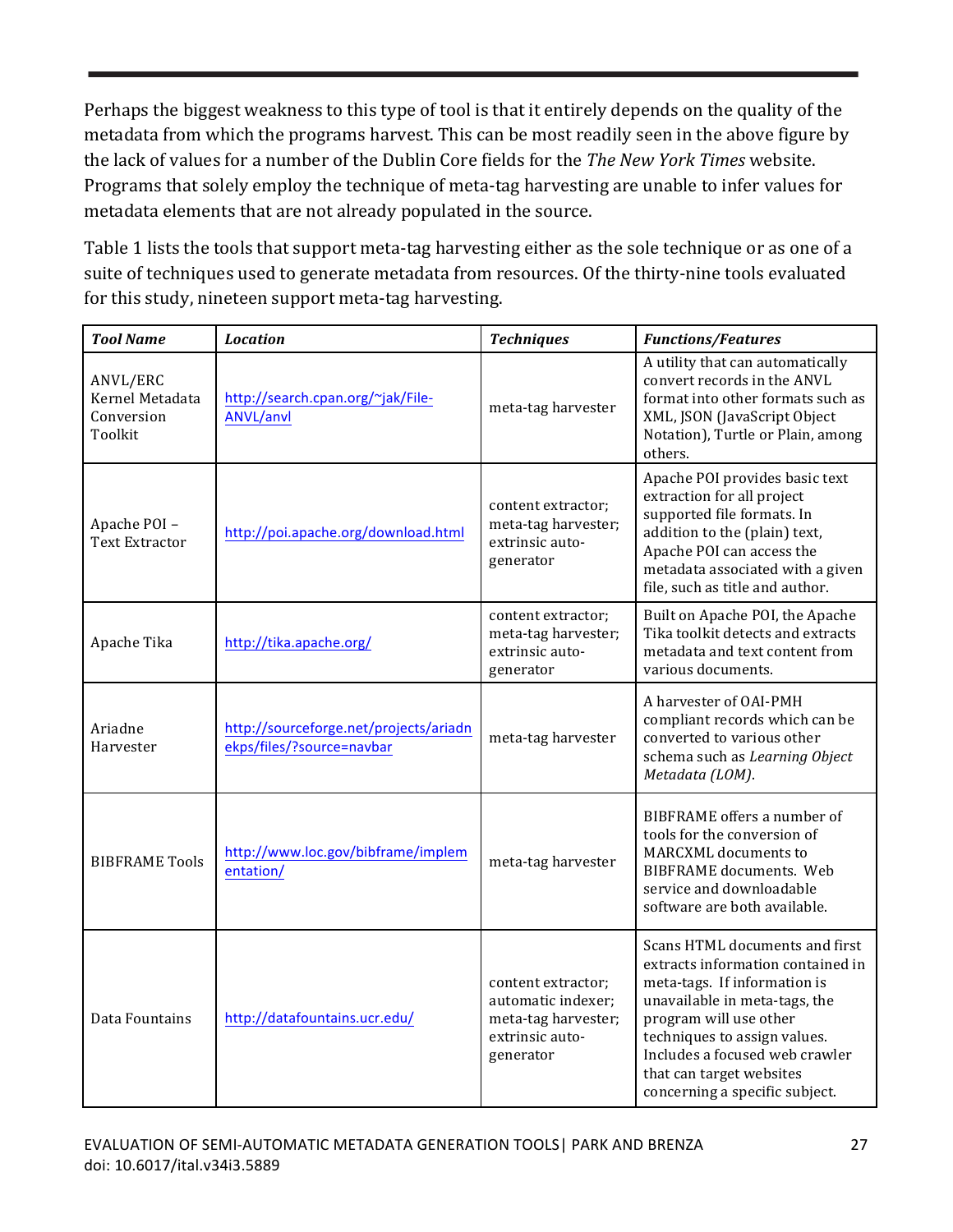| Dublin Core Meta<br>Toolkit                       | http://sourceforge.net/projects/dcmet<br>atoolkit/files/?source=navbar | meta-tag harvester                                                        | Transforms data collected via<br>different methods into Dublin<br>Core (DC) compatible metadata.                                                                                                   |
|---------------------------------------------------|------------------------------------------------------------------------|---------------------------------------------------------------------------|----------------------------------------------------------------------------------------------------------------------------------------------------------------------------------------------------|
| Dspace                                            | http://www.dspace.org/                                                 | meta-tag harvester;<br>extrinsic auto-<br>generator; social<br>tagging    | Automatically extracts technical<br>information regarding file format<br>and size. Can also extract some<br>information from meta-tags.                                                            |
| Editor-Converter<br>Dublin Core<br>Metadata       | http://www.library.kr.ua/dc/dcedituni<br>e.html                        | meta-tag harvester;<br>extrinsic auto-<br>generator                       | Scans HTML documents,<br>harvesting metadata from tags<br>and converting them to DC.                                                                                                               |
| Embedded                                          |                                                                        | content extractor;                                                        | EMET is a tool designed to                                                                                                                                                                         |
| Metadata<br><b>Extraction Tool</b><br>(EMET)      | http://www.artstor.org/global/g-<br>html/download-emet-public.html     | meta-tag harvester;<br>extrinsic auto-<br>generator                       | extract metadata embedded in<br>JPEG and TIFF files.                                                                                                                                               |
| <b>Firefox Dublin</b><br>Core Viewer<br>Extension | http://www.splintered.co.uk/experime<br>nts/73/                        | meta-tag harvester;<br>extrinsic auto-<br>generator                       | Scans HTML documents,<br>harvesting metadata from tags<br>and displaying them in Dublin<br>Core.                                                                                                   |
| MarcEdit                                          | http://marcedit.reeset.net/                                            | meta-tag harvester                                                        | Harvests OAI-PMH compliant<br>data and converts it to various<br>formats including DC and MARC.                                                                                                    |
| Metatag<br>Extractor<br>Software                  | http://meta-tag-<br>extractor.software.informer.com/                   | meta-tag harvester                                                        | Permits customizable extraction<br>features, harvesting meta-tags as<br>well as contact information from<br>websites.                                                                              |
| My Meta Maker                                     | http://old.isn-<br>oldenburg.de/services/mmm/                          | meta-tag harvester                                                        | Can convert manually entered<br>data into DC.                                                                                                                                                      |
| Photo RDF-Gen                                     | http://www.webposible.com/utilidade<br>s/photo_rdf_generator_en.html   | meta-tag harvester                                                        | Generates Dublin Core and<br><b>Resource Description Framework</b><br>(RDF) output from manually<br>entered input.                                                                                 |
| PyMarc                                            | https://github.com/edsu/pymarc                                         | meta-tag harvester                                                        | Scripting tool in Python language<br>for the batch processing of MARC<br>records, similar to MarcEdit.                                                                                             |
| RepoMMan                                          | http://www.hull.ac.uk/esig/repomman<br>/index.html                     | meta-tag harvester;<br>content extractor;<br>extrinsic auto-<br>generator | Automatically extracts various<br>elements for documents<br>uploaded to Fedora such as<br>author, title, description, and key<br>words, among others. Results are<br>presented to user for review. |
| SHERPA/RoMEO                                      | http://www.sherpa.ac.uk/romeo/api.h<br>tml                             | meta-tag harvester                                                        | A machine-to-machine<br>Application Program Interface<br>(API) that permits the automatic<br>look-up and importation of<br>publishers and journals.                                                |
| <b>URL</b> and Metatag<br>Extractor               | http://www.metatagextractor.com/                                       | meta-tag harvester                                                        | Permits the targeted searching of<br>websites and extracts URLs and<br>meta-tags from those sites.                                                                                                 |

Table 1. Semi-Automatic Tools that Support Meta-Tag Harvesting.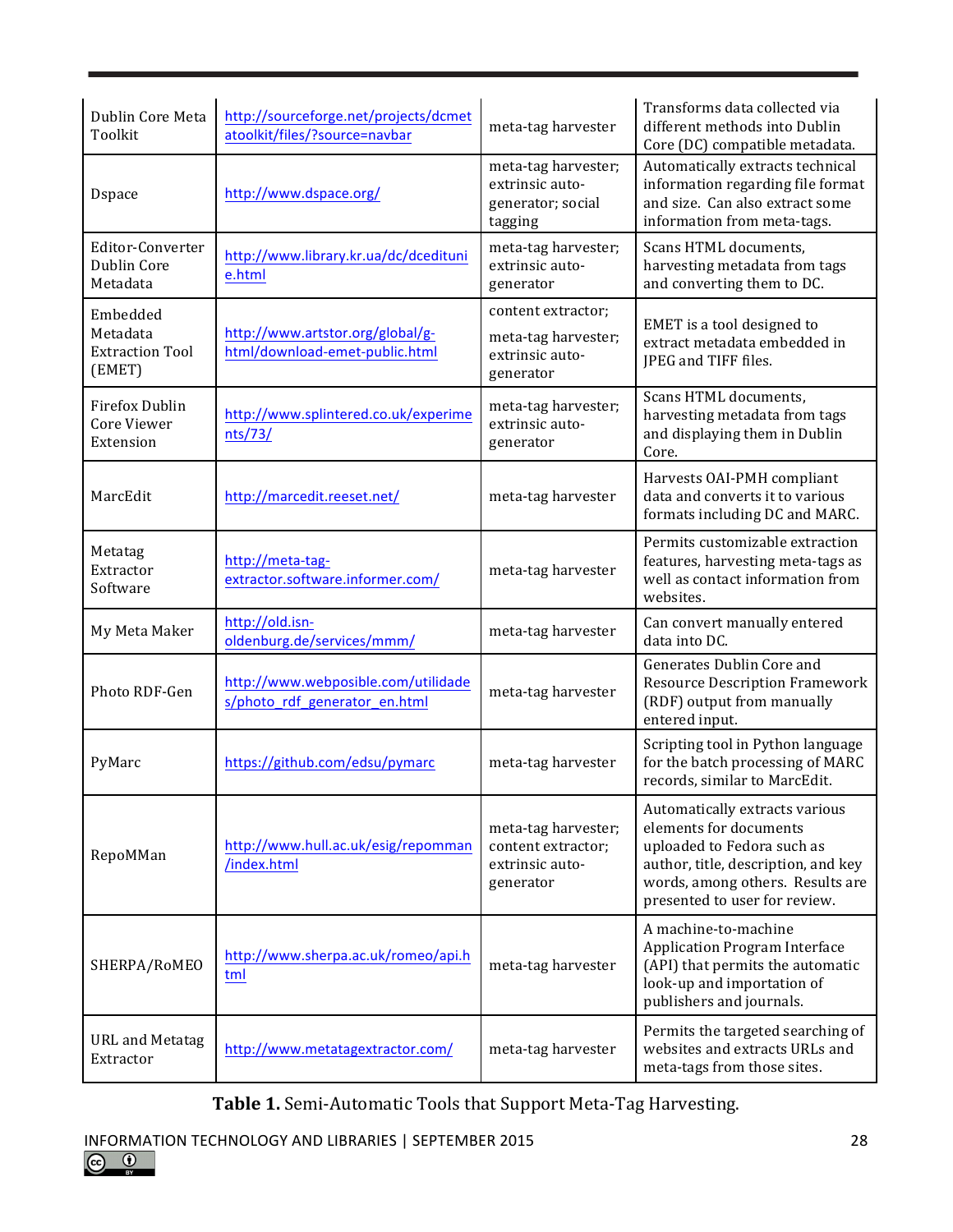### *Content Extraction*

Content extraction is a form of metadata extraction whereby various computing techniques are used to extract information from the information resource itself. In other words, these techniques do not rely on the identification of relevant meta-tags for the population of metadata values. An example of this technique is the Kea application, a program developed at the New Zealand Digital Library that uses machine learning, term frequency-inverse document frequency (TF.IDF) and first-occurrence techniques to identify and assign key phrases from the full text of documents.<sup>8</sup> The major advantage of this type of technique is that the extraction of metadata can be done independently of the quality of metadata associated with any given information resource. Another example of a tool utilizing this technique is the Open Text Summarizer, an open-source program that offers the capability of reading a text and extracting important sentences to create a summary as well as to assign keywords. Figure 3 provides a screenshot of what a summarized text might look like using the Open Text Summarizer.



**Figure 3.** Open Text Summarizer: Sample Summary of Text.

Another form of this technique often relies on the predictable structure of certain types of documents to identify candidate values for metadata elements. For instance, because of the reliable format of scholarly research papers—which generally include a title, author, abstract, introduction, conclusion, and reference sections in predictable ways—this format can be exploited by machines to extract metadata values from them. Several projects have been able to exploit this technique in combination with machine learning algorithms to extract various forms of metadata.

For instance, in the Randkte project, optical character recognition software was used to scan a large quantity of legal documents from which, because of the regularity of the documents'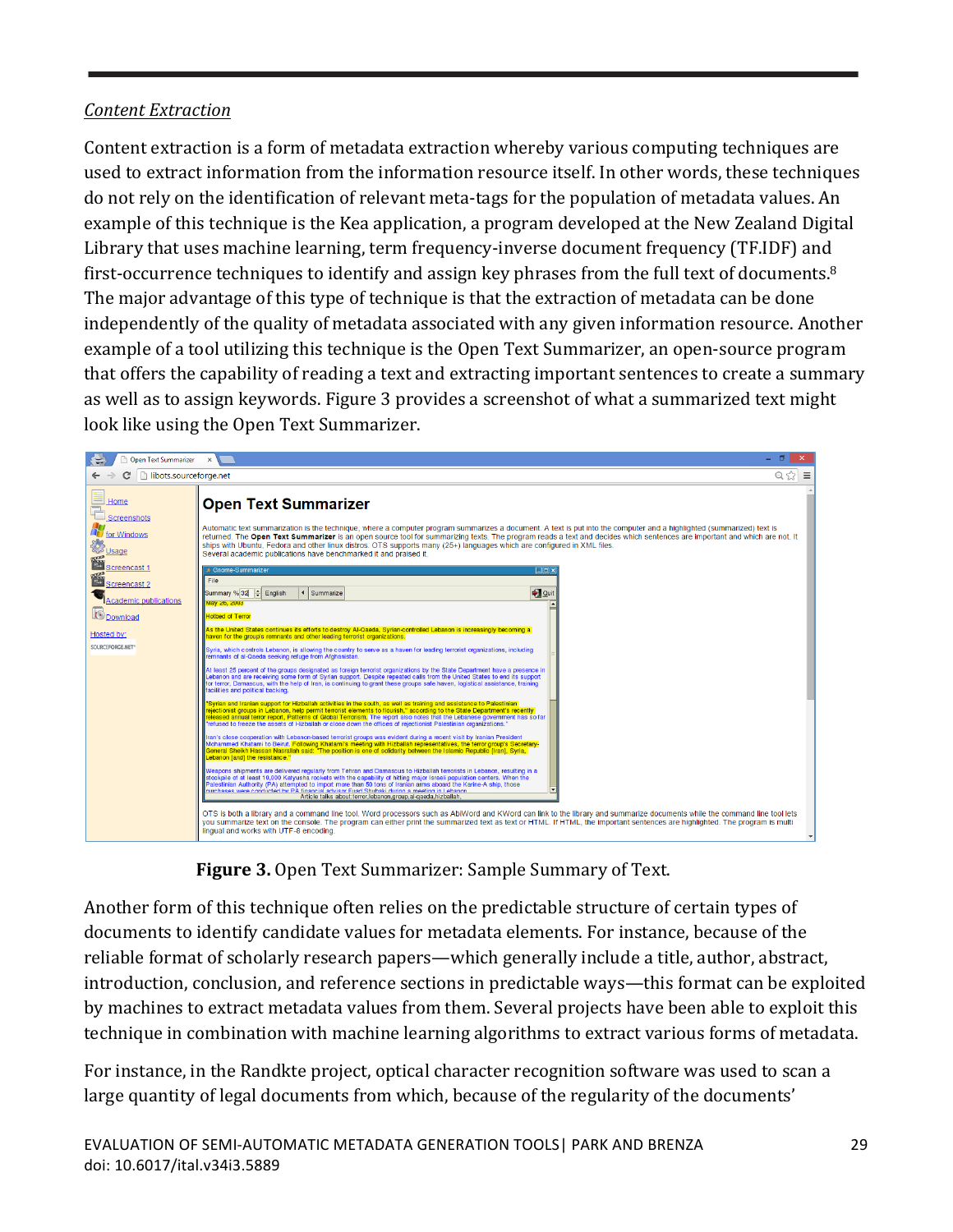structure, structural metadata such as chapter, section, and page number could be extracted.<sup>9</sup> In contrast, the Kovacevic's project used the predictable structure of scholarly articles, converting documents from PDF to HTML files while preserving the formatting details and used classification algorithms to extract metadata regarding title, author, abstract, and keywords, among other elements.10

Table 2 lists the tools that support content extraction either as the sole technique or as one of a suite of techniques used to generate metadata from resources. Of the thirty-nine tools evaluated for this study, twenty tools support some form of content extraction.

| <b>Tool Name</b>                     | <b>Location</b>                                                  | <b>Techniques</b>                                                                               | <b>Functions/Features</b>                                                                                                                                                                                                                                                                      |
|--------------------------------------|------------------------------------------------------------------|-------------------------------------------------------------------------------------------------|------------------------------------------------------------------------------------------------------------------------------------------------------------------------------------------------------------------------------------------------------------------------------------------------|
| Apache POI-<br><b>Text Extractor</b> | http://poi.apache.org/download.html                              | content extractor;<br>meta-tag harvester;<br>extrinsic auto-<br>generator                       | Apache POI provides basic text<br>extraction for all project<br>supported file formats. In<br>addition to the (plain) text,<br>Apache POI can access the<br>metadata associated with a given<br>file, such as title and author.                                                                |
| Apache<br>Standol                    | https://stanbol.apache.org/                                      | content extractor;<br>automatic indexer                                                         | Extracts semantic metadata from<br>PDF and text files. Can apply<br>extracted terms to ontologies.                                                                                                                                                                                             |
| Apache Tika                          | http://tika.apache.org/                                          | content extractor;<br>meta-tag harvester;<br>extrinsic auto-<br>generator                       | Built on Apache POI, the Apache<br>Tika toolkit detects and extracts<br>metadata and text content from<br>various documents.                                                                                                                                                                   |
| <b>Biblio Citation</b><br>Parser     | http://search.cpan.org/~mjewell/<br>Biblio-Citation-Parser-1.10/ | content extractor                                                                               | A set of modules for citation<br>parsing.                                                                                                                                                                                                                                                      |
| CatMDEdit                            | http://catmdedit.sourceforge.net/                                | content extractor                                                                               | CatMDEdit allows the automatic<br>creation of metadata for<br>collections of related resources,<br>in particular spatial series that<br>arise as a result of the<br>fragmentation of geometric<br>resources into datasets of<br>manageable size and similar<br>scale.                          |
| CrossRef                             | http://www.crossref.org/<br>SimpleTextQuery/                     | content extractor                                                                               | This web service returns Digital<br>Object Identifiers for inputted<br>references.                                                                                                                                                                                                             |
| Data<br>Fountains                    | http://datafountains.ucr.edu/                                    | content extractor:<br>automatic indexer;<br>meta-tag harvester;<br>extrinsic auto-<br>generator | Scans HTML documents and first<br>extracts information contained in<br>meta-tags. If information is<br>unavailable in meta-tags, the<br>program will use other<br>techniques to assign values.<br>Includes a focused web crawler<br>that can target websites<br>concerning a specific subject. |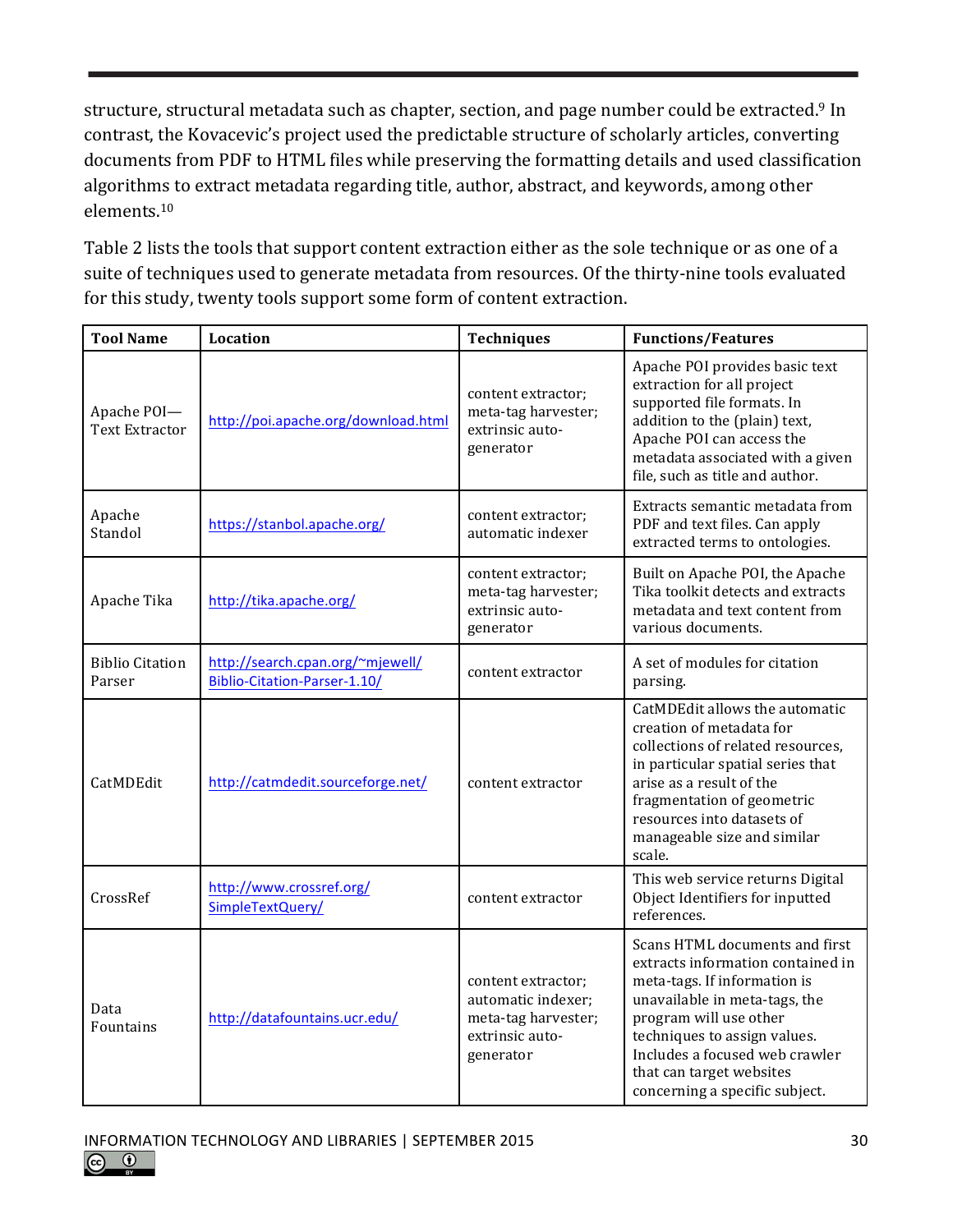| Embedded<br>Metadata<br>Extraction<br>Tool (EMET)            | http://www.artstor.org/global/g<br>-html/download-emet-public.html                                   | content extractor;<br>meta-tag harvester;<br>extrinsic auto-<br>generator | EMET is a tool designed to extract<br>metadata embedded in JPEG and<br>TIFF files.                                                                                                                                                                                                                 |
|--------------------------------------------------------------|------------------------------------------------------------------------------------------------------|---------------------------------------------------------------------------|----------------------------------------------------------------------------------------------------------------------------------------------------------------------------------------------------------------------------------------------------------------------------------------------------|
| FreeCite                                                     | http://freecite.library.brown.edu/                                                                   | content extractor                                                         | Free parsing tool for the<br>extraction of reference<br>information. Can be downloaded<br>or used as a web service.                                                                                                                                                                                |
| General<br>Architecture<br>for Text<br>Engineering<br>(GATE) | http://gate.ac.uk/overview.html                                                                      | content extractor;<br>automatic indexer;                                  | Natural language processor and<br>information extractor.                                                                                                                                                                                                                                           |
| Kea                                                          | http://www.nzdl.org/Kea/index_old<br>.html#download                                                  | content extractor;<br>automatic indexer                                   | Analyzes the full texts of<br>resources and extracts<br>keyphrases. Keyphrases can also<br>be mapped to customized<br>ontologies or controlled<br>vocabularies for subject term<br>assignment.                                                                                                     |
| MetaGen                                                      | http://www.codeproject.com/Articles<br>/41910/MetaGen-A-project<br>-metadata-generator-for-Visual-St | content extractor;<br>automatic indexer                                   | Used to build a metadata<br>generator for Silverlight and<br>Desktop CLR projects, MetaGen<br>can be used as a replacement for<br>static reflection (expression<br>trees), reflection (walking the<br>stack), and various other means<br>for deriving the name of a<br>property, method, or field. |
| MetaGenerator                                                | http://extensions.joomla.org/<br>extensions/site-management/seo-a<br>-metadata/meta-data/11038       | content extractor                                                         | A plugin that automatically<br>generates description and<br>keyword meta-tags by pulling<br>text from joomla content. With<br>this plugin you can also control<br>some title options and add URL<br>meta-tags.                                                                                     |
| Ont-O-Mat                                                    | http://projects.semwebcentral.org/<br>projects/ontomat/                                              | content extractor                                                         | Assists user with annotation of<br>websites that are Semantic Web-<br>compliant. May now include a<br>feature that automatically<br>suggests portions of the website<br>to annotate.                                                                                                               |
| Open Text<br>Summarizer                                      | http://libots.sourceforge.net/                                                                       | content extractor                                                         | Extracts pertinent sentences from<br>a resource to build a free text<br>description.                                                                                                                                                                                                               |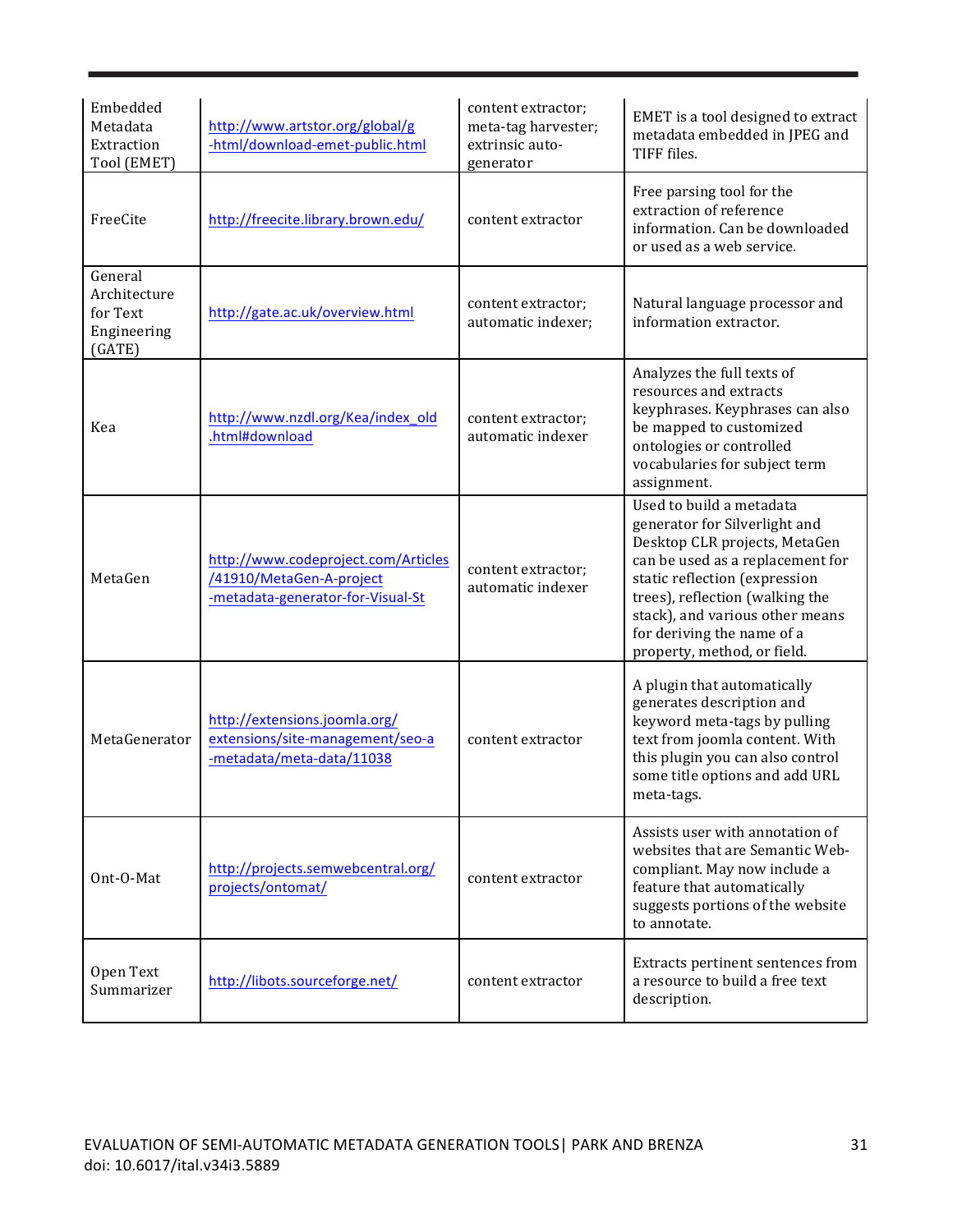| ParsCit                                                               | http://wing.comp.nus.edu.sg/parsCit/<br>#ws        | content extractor                                                         | Open-source string-parsing<br>package for the extraction of<br>reference information from<br>scholarly articles.                                                                                                                                                                                                    |
|-----------------------------------------------------------------------|----------------------------------------------------|---------------------------------------------------------------------------|---------------------------------------------------------------------------------------------------------------------------------------------------------------------------------------------------------------------------------------------------------------------------------------------------------------------|
| RepoMMan                                                              | http://www.hull.ac.uk/esig/<br>repomman/index.html | meta-tag harvester;<br>content extractor;<br>extrinsic auto-<br>generator | Automatically extracts various<br>elements for documents<br>uploaded to Fedora such as<br>author, title, description, and key<br>words, among others. Results are<br>presented to user for review.                                                                                                                  |
| Simple<br>Automatic<br>Metadata<br>Generation<br>Interface<br>(SamgI) | http://hmdb.cs.kuleuven.be/amg/<br>Download.php    | content extractor;<br>extrinsic auto-<br>generator                        | A suite of tools that is able to<br>automatically extract metadata<br>elements such as key phrase and<br>language from documents as well<br>as from the context in which a<br>document exists.                                                                                                                      |
| Termine                                                               | http://www.nactem.ac.uk/software/<br>termine/      | content extractor                                                         | Extracts keywords from texts<br>through C-value analysis and<br>Acromine, an acronym identifier<br>and dictionary. Available as free<br>web service for academic use.                                                                                                                                               |
| Yahoo Content<br>Analysis API                                         | https://developer.yahoo.com/<br>contentanalysis/   | content extractor;<br>automatic indexer                                   | The Content Analysis Web<br>Service detects entities/concepts,<br>categories, and relationships<br>within unstructured content. It<br>ranks those detected<br>entities/concepts by their overall<br>relevance, resolves those if<br>possible into Wikipedia pages,<br>and annotates tags with relevant<br>metadata. |

#### **Table 2.** Semi-automatic Tools that Support Content Extraction

#### *Automatic Indexing*

In the same way as content extraction, automatic indexing involves the use of machine learning and rule-based algorithms to extract metadata values from within information resources themselves, rather than relying on the content of meta-tags applied to resources. However, this technique also involves the mapping of extracted metadata terms to controlled vocabularies such as the Library of Congress Subject Headings (LCSH), the Getty Thesaurus of Geographic Names (TGN), or the Library of Congress Name Authority File (LCNAF), or to domain-specific or locally developed ontologies. Thus, in this technique, researchers use classifying and clustering algorithms to extract relevant metadata from texts. Term-frequency statistics or IF.IDF, which determines likelihood of keyword applicability through its relative frequency within a given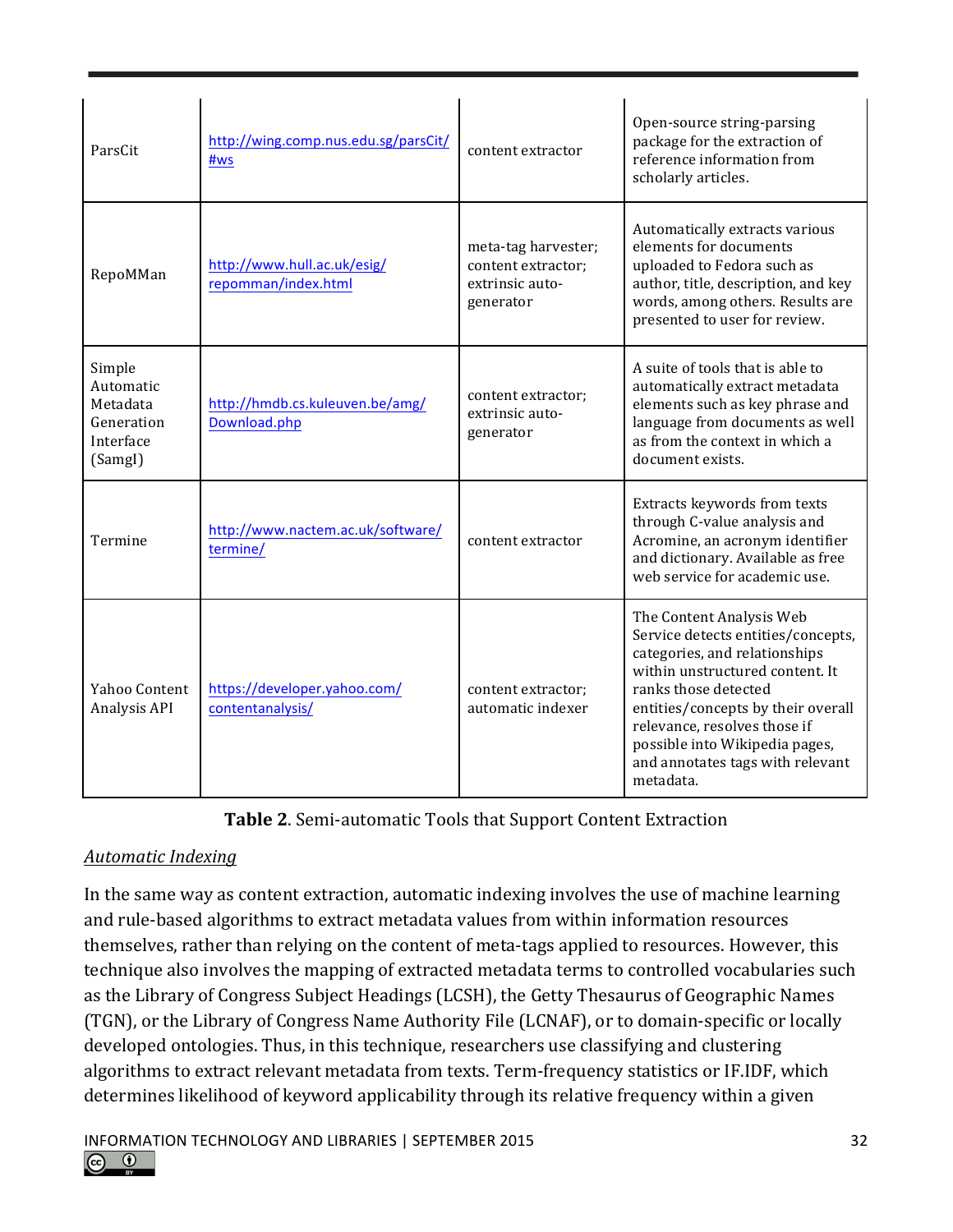document as opposed to its relative infrequency in related documents, are commonly used in this technique.

Projects such as John Hopkins University's Automatic Name Authority Control (ANAC) tool utilizes this technique to extract the names of composers within its sheet music collections and to assign the authorized form of those names based on comparisons with LCNAF.<sup>11</sup> Erbs et al. also use this technique to extract key phrases from German educational documents which are then used to assign index terms, thereby increasing the degree to which related documents are collocated within the repository and the consistency of subject term application.<sup>12</sup>

Table 3 lists the tools that support automatic indexing either as the sole technique or as one of a suite of techniques used to generate metadata from resources. Of the thirty-nine tools evaluated for this study, seven tools support some form of automatic indexing.

| <b>Tool Name</b>                                      | <b>Location</b>                                                                                                            | <b>Techniques</b>                                                                               | <b>Functions/Features</b>                                                                                                                                                                                                                                                                      |
|-------------------------------------------------------|----------------------------------------------------------------------------------------------------------------------------|-------------------------------------------------------------------------------------------------|------------------------------------------------------------------------------------------------------------------------------------------------------------------------------------------------------------------------------------------------------------------------------------------------|
| Apache POI-<br><b>Text Extractor</b>                  | http://poi.apache.org/download.html                                                                                        | content extractor;<br>meta-tag harvester;<br>extrinsic auto-<br>generator                       | Apache POI provides basic text<br>extraction for all project<br>supported file formats. In addition<br>to the (plain) text, Apache POI can<br>access the metadata associated<br>with a given file, such as title and<br>author.                                                                |
| Apache Tika                                           | http://tika.apache.org/                                                                                                    | content extractor;<br>meta-tag harvester;<br>extrinsic auto-<br>generator                       | Built on Apache POI, the Apache<br>Tika toolkit detects and extracts<br>metadata and text content from<br>various documents.                                                                                                                                                                   |
| Data<br>Fountains                                     | http://datafountains.ucr.edu/                                                                                              | content extractor;<br>automatic indexer;<br>meta-tag harvester;<br>extrinsic auto-<br>generator | Scans HTML documents and first<br>extracts information contained in<br>meta-tags. If information is<br>unavailable in meta-tags, the<br>program will use other techniques<br>to assign values. Includes a<br>focused web crawler that can<br>target websites concerning a<br>specific subject. |
| Digital Record<br>Object<br>Identification<br>(DROID) | http://www.nationalarchives.gov.uk/<br>information-management/manage<br>-information/preserving-digital<br>-records/droid/ | extrinsic auto-<br>generator                                                                    | DROID is a software tool<br>developed by the National<br>Archives to perform automated<br>batch identification of file formats.                                                                                                                                                                |
| <b>D</b> space                                        | http://www.dspace.org/                                                                                                     | meta-tag harvester;<br>extrinsic auto-<br>generator                                             | Automatically extracts technical<br>information regarding file format<br>and size. Can also extract some<br>information from meta-tags.                                                                                                                                                        |
| Editor-<br>Converter<br>Dublin Core<br>Metadata       | http://www.library.kr.ua/dc/<br>dceditunie.html                                                                            | meta-tag harvester;<br>extrinsic auto-<br>generator                                             | Scans HTML documents,<br>harvesting metadata from tags<br>and converting them to Dublin<br>Core.                                                                                                                                                                                               |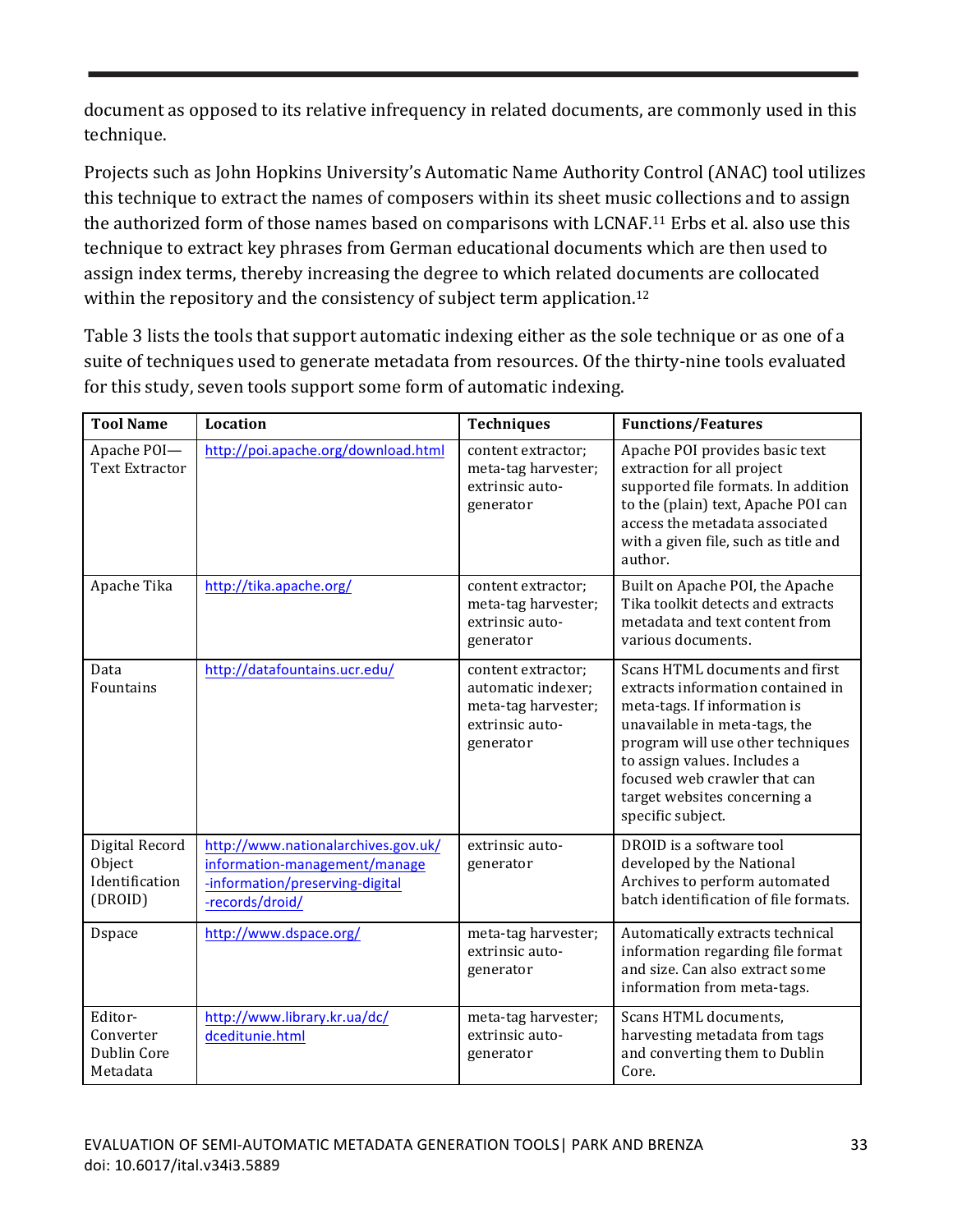| Embedded<br>Metadata<br>Extraction<br>Tool (EMET)                           | http://www.artstor.org/global/g<br>-html/download-emet-public.html | content extractor;<br>meta-tag harvester;<br>extrinsic auto-<br>generator | EMET is a tool designed to extract<br>metadata embedded in JPEG and<br>TIFF files.                                                                                                                                                         |
|-----------------------------------------------------------------------------|--------------------------------------------------------------------|---------------------------------------------------------------------------|--------------------------------------------------------------------------------------------------------------------------------------------------------------------------------------------------------------------------------------------|
| <b>Firefox Dublin</b><br>Core Viewer<br>Extension                           | http://www.splintered.co.uk/<br>experiments/73/                    | meta-tag harvester;<br>extrinsic auto-<br>generator                       | Scans HTML documents,<br>harvesting metadata from tags<br>and displaying them to Dublin<br>Core.                                                                                                                                           |
| <b>Hove</b>                                                                 | http://jhove.sourceforge.net/<br>#implementation                   | extrinsic auto-<br>generator                                              | Extracts metadata regarding file<br>format and size as well as<br>validating the structure of the<br>identified file format.                                                                                                               |
| National<br>Library of<br>New<br>Zealand-<br>Metadata<br>Extraction<br>Tool | http://meta-extractor<br>.sourceforge.net/                         | extrinsic auto-<br>generator                                              | Developed by the National Library<br>of New Zealand to<br>programmatically extract<br>preservation metadata from a<br>range of file formats like PDF<br>documents, image files, sound<br>files, Microsoft Office documents,<br>and others. |
| Omeka                                                                       | http://omeka.org/                                                  | extrinsic auto-<br>generator; social<br>tagging                           | Automatically extracts technical<br>information regarding file format<br>and size.                                                                                                                                                         |
| RepoMMan                                                                    | http://www.hull.ac.uk/esig/<br>repomman/index.html                 | meta-tag harvester;<br>content extractor;<br>extrinsic auto-<br>generator | Automatically extracts various<br>elements for documents uploaded<br>to Fedora such as author, title,<br>description, and key words,<br>among others. Results are<br>presented to user for review.                                         |
| Simple<br>Automatic<br>Metadata<br>Generation<br>Interface<br>(SamgI)       | http://hmdb.cs.kuleuven.be/amg/<br>Download.php                    | content extractor;<br>extrinsic auto-<br>generator                        | A suite of tools that is able to<br>automatically extract metadata<br>elements such as keyphrase and<br>language from documents as well<br>as from the context in which a<br>document exists.                                              |

**Table 3.** Semi-automatic Tools that Support Automatic Indexing

#### **Text and Data Mining**

The two methods discussed above, content extraction and automatic indexing, rely on text- and data-mining techniques for the automatic extraction of metadata. In other words, the above methods utilize machine-learning algorithms, statistical analysis of term frequencies, clustering techniques, or techniques that examine the frequency of term utilization between documents as opposed to the use of controlled vocabularies, and classifying techniques, or techniques that exploit the conventional structure of documents, for the semi-automatic generation of metadata. Because of the complexity of these techniques, few tools have been fully developed for application within real-world library settings. Rather, most uses of these techniques have been developed to solve the problems of automatic metadata generation within the context of specific research projects.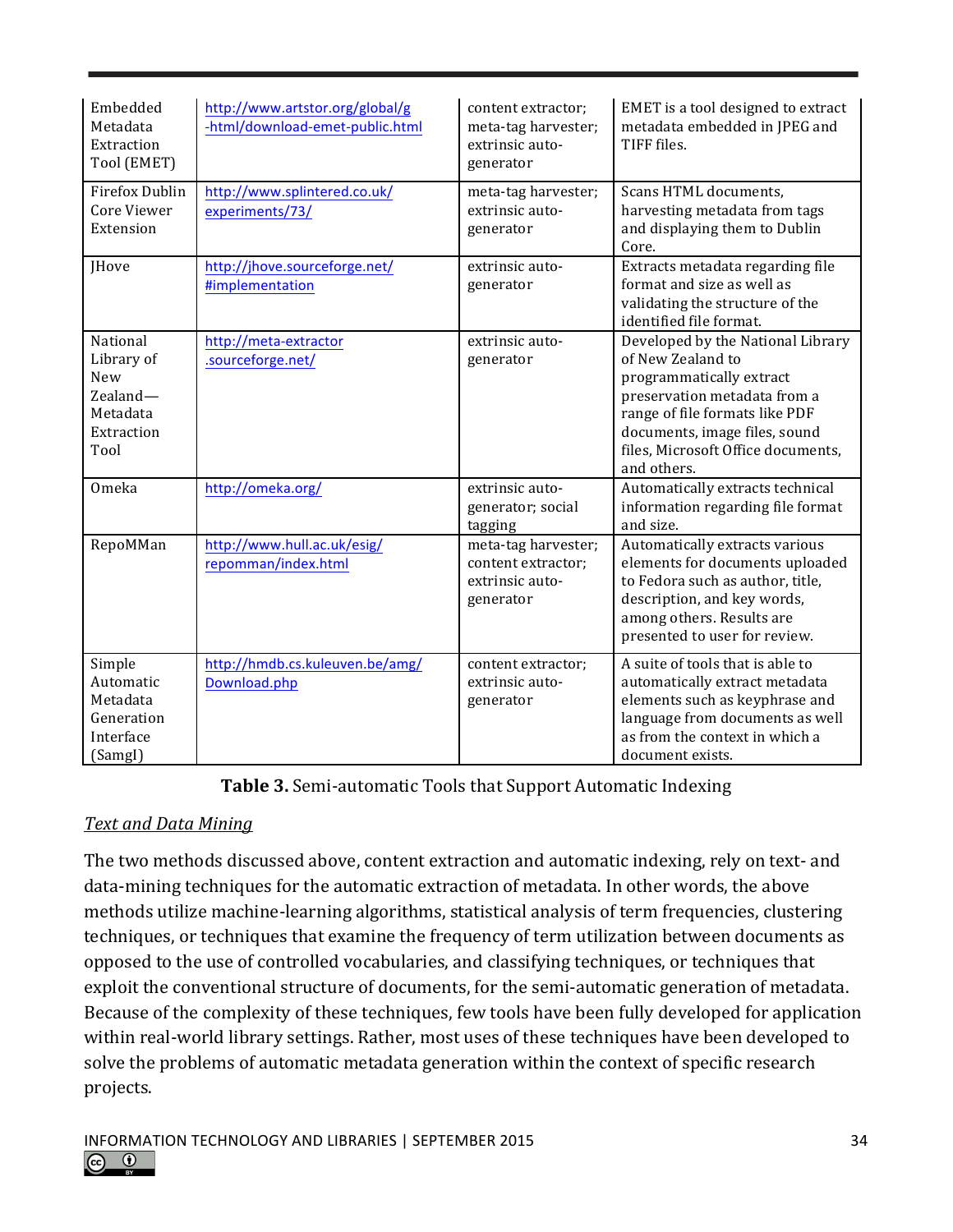There are two reasons for this. One is that, as many researchers have noted, the effectiveness of machine learning techniques depends on the quality and quantity of training data used to teach the system.<sup>13, 14, 15</sup> Because of the number and diversity of subject domains as well as the shear variety of document formats, many applications are designed to address the metadata needs of very specific subject domains and very specific types of documents. This is a point that Kovacevic et al. make in stating that machine learning techniques generally work best for documents of a similar type, like research papers.<sup>16</sup> Another issue, especially as it applies to automatic indexing, is the fact that, as Gardner notes, controlled vocabularies such as the LCSH are too complicated and diverse in structure to be applied through semi-automatic means.<sup>17</sup> Although some open-source tools such as Data Fountains have made efforts to overcome this complexity, projects like it are the exception rather than the rule. These issues signify the difficulty with developing sophisticated semi-automatic metadata generation tools that have general applicability across a wide range of subject domains and format types. Nevertheless, for semi-automatic metadata generation tools to become a reality for the library community, such complexity will have to be overcome.

There are, however, some tools that have broader applicability or can be customized to meet local needs. For instance, the Kea keyphrase extractor offers the option of building local or applying available ontologies that can be used to refine the extraction process. Perhaps the most promising of all is the above mentioned Data Fountains suite of tools developed by the University of California. The Data Fountains suite incorporates almost every one of the semi-automatic metadata techniques described in this study, including sophisticated content extraction and automatic indexing features. It also provides several ways to customize the suite in order to meet local needs.

#### *Extrinsic Data Auto-Generation*

Extrinsic data auto-generation is the process of extracting metadata about an information resource that is not contained within the resource itself. Extrinsic data auto-generation can involve the extraction of technical metadata such as file format and size but can also include the extraction of more complicated features such as the grade level of an educational resource or the intended audience for a document. The process of extracting technical metadata is perhaps one area of semi-automatic metadata generation that is in a high state of development, included in most CMSS such as Dspace,<sup>18</sup> as well as other more sophisticated tools such as Harvard's JHove, which can recognize at least 7 twelve different kinds of textual, audio, and visual file formats.<sup>19</sup> On the other hand, the problem of semi-automatically generating other types of extrinsic metadata, like grade level, are of the most difficult to solve.

As Leibbrandt et al. note in their analysis of the use of artificial intelligence mechanisms to generate subject metadata for a repository of educational materials at the Education Services Australia, the extraction of extrinsic metadata such as grade level was much more difficult than the extraction of keywords because of the lack of information surrounding a resource's context within the resource itself.<sup>20</sup> This difficulty can also be seen in the absence of tools that support the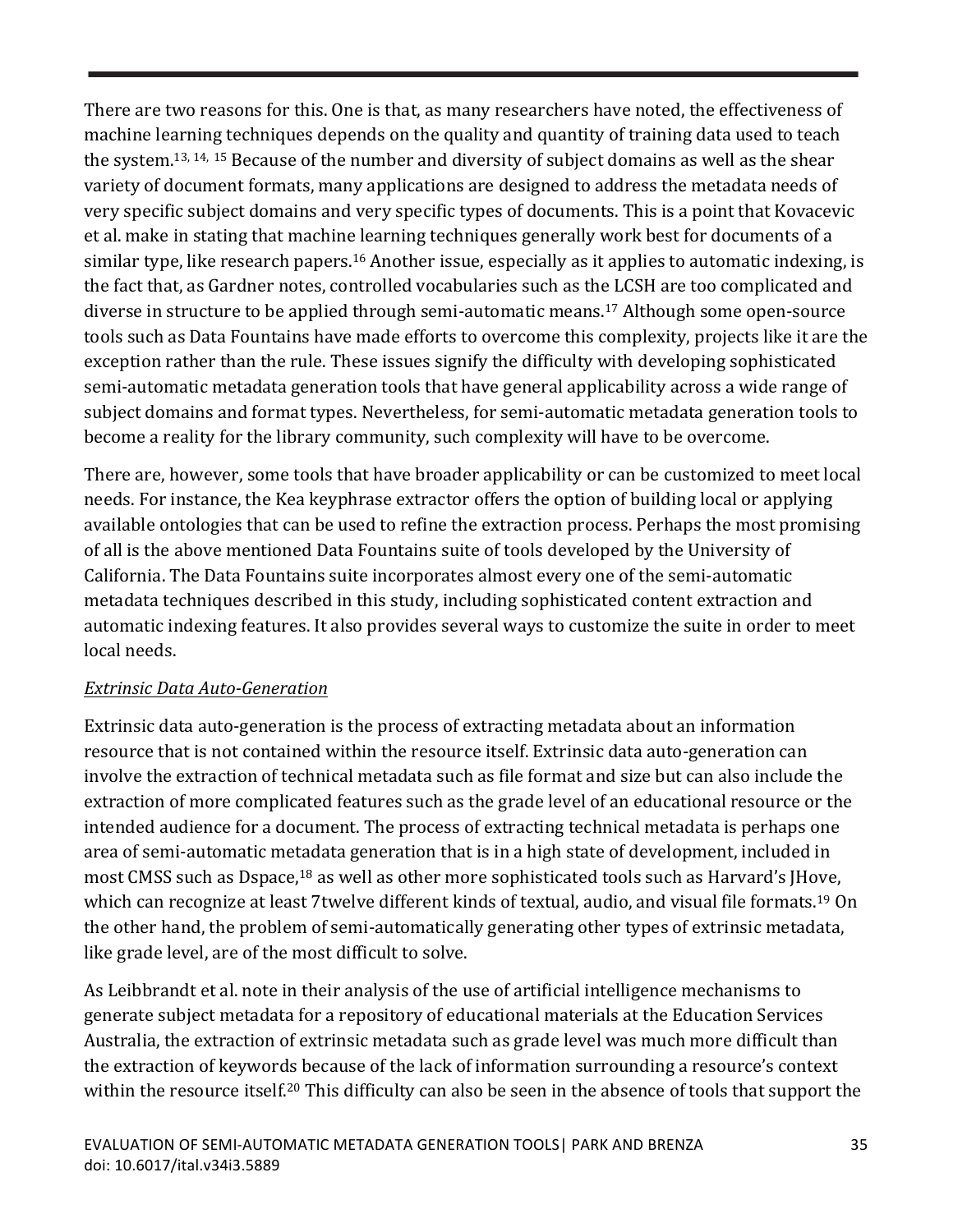extraction of extrinsic data beyond those that are harvesting metadata that has been created manually or extracting technical metadata.

Table 4 lists the tools that support extrinsic data auto-generation either as the sole technique or as one of a suite of techniques used to generate metadata from resources. Of the thirty-nine tools evaluated for this study, thirteen tools support some form of extrinsic data auto-generation.

| <b>Tool Name</b>                                      | Location                                                                                                                   | <b>Techniques</b>                                                                               | <b>Functions/Features</b>                                                                                                                                                                                                                                                                      |
|-------------------------------------------------------|----------------------------------------------------------------------------------------------------------------------------|-------------------------------------------------------------------------------------------------|------------------------------------------------------------------------------------------------------------------------------------------------------------------------------------------------------------------------------------------------------------------------------------------------|
| Apache POI-<br><b>Text Extractor</b>                  | http://poi.apache.org/download.html                                                                                        | content extractor;<br>meta-tag harvester;<br>extrinsic auto-<br>generator                       | Apache POI provides basic text<br>extraction for all project<br>supported file formats. In addition<br>to the (plain) text, Apache POI can<br>access the metadata associated<br>with a given file, such as title and<br>author.                                                                |
| Apache Tika                                           | http://tika.apache.org/                                                                                                    | content extractor;<br>meta-tag harvester;<br>extrinsic auto-<br>generator                       | Built on Apache POI, the Apache<br>Tika toolkit detects and extracts<br>metadata and text content from<br>various documents.                                                                                                                                                                   |
| Data<br>Fountains                                     | http://datafountains.ucr.edu/                                                                                              | content extractor;<br>automatic indexer;<br>meta-tag harvester;<br>extrinsic auto-<br>generator | Scans HTML documents and first<br>extracts information contained in<br>meta-tags. If information is<br>unavailable in meta-tags, the<br>program will use other techniques<br>to assign values. Includes a<br>focused web crawler that can<br>target websites concerning a<br>specific subject. |
| Digital Record<br>Object<br>Identification<br>(DROID) | http://www.nationalarchives.gov.uk/<br>information-management/manage<br>-information/preserving-digital<br>-records/droid/ | extrinsic auto-<br>generator                                                                    | DROID is a software tool<br>developed by the National<br>Archives to perform automated<br>batch identification of file formats.                                                                                                                                                                |
| <b>D</b> space                                        | http://www.dspace.org/                                                                                                     | meta-tag harvester;<br>extrinsic auto-<br>generator                                             | Automatically extracts technical<br>information regarding file format<br>and size. Can also extract some<br>information from meta-tags.                                                                                                                                                        |
| Editor-<br>Converter<br>Dublin Core<br>Metadata       | http://www.library.kr.ua/dc/<br>dceditunie.html                                                                            | meta-tag harvester;<br>extrinsic auto-<br>generator                                             | Scans HTML documents,<br>harvesting metadata from tags<br>and converting them to Dublin<br>Core.                                                                                                                                                                                               |
| Embedded<br>Metadata<br>Extraction<br>Tool (EMET)     | http://www.artstor.org/global/g<br>-html/download-emet-public.html                                                         | content extractor;<br>meta-tag harvester;<br>extrinsic auto-<br>generator                       | EMET is a tool designed to extract<br>metadata embedded in JPEG and<br>TIFF files.                                                                                                                                                                                                             |
| <b>Firefox Dublin</b><br>Core Viewer<br>Extension     | http://www.splintered.co.uk/<br>experiments/73/                                                                            | meta-tag harvester;<br>extrinsic auto-<br>generator                                             | Scans HTML documents,<br>harvesting metadata from tags<br>and displaying them to Dublin<br>Core.                                                                                                                                                                                               |
| JHove                                                 | http://jhove.sourceforge.net/                                                                                              | extrinsic auto-                                                                                 | Extracts metadata regarding file                                                                                                                                                                                                                                                               |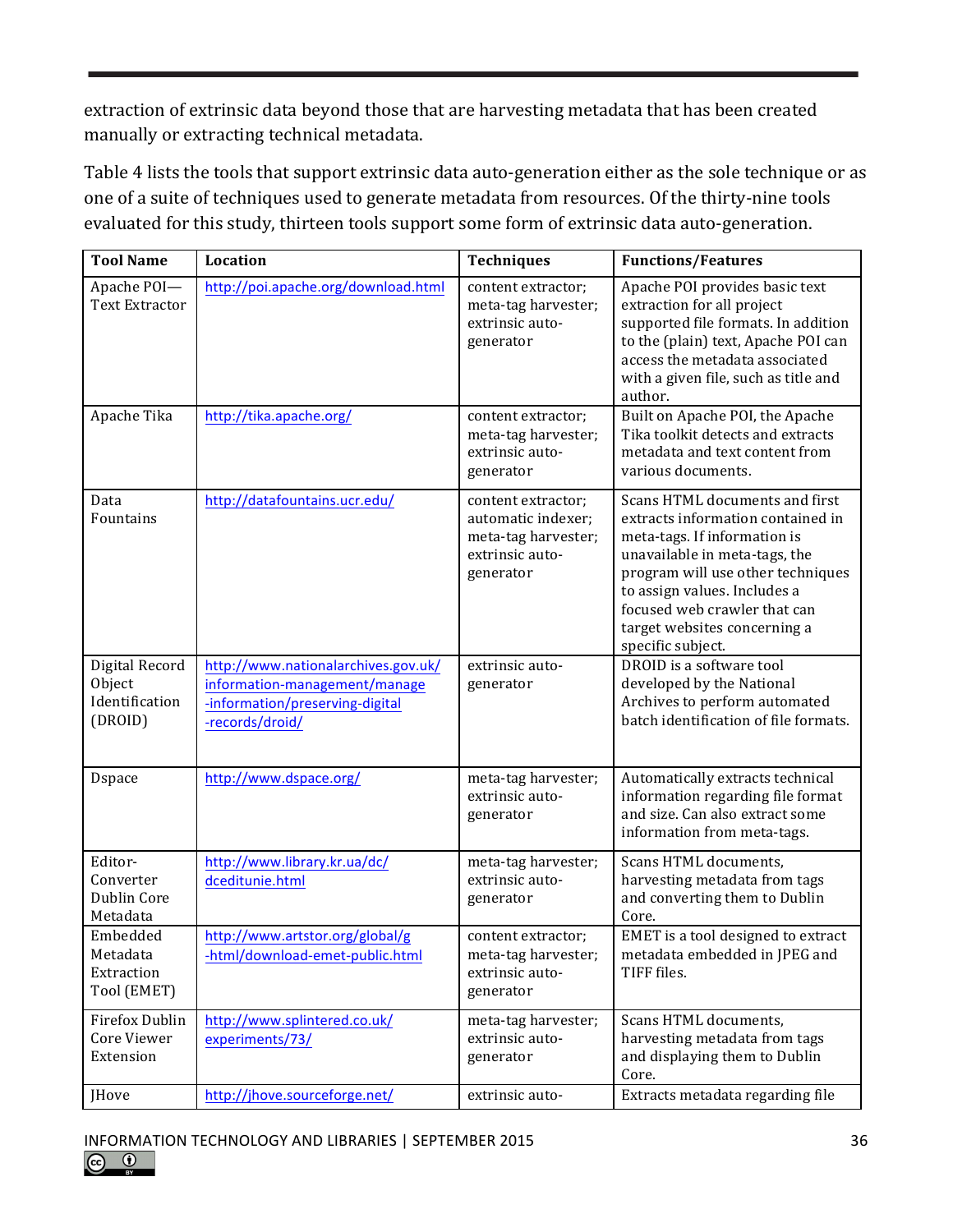|            | #implementation                 | generator           | format and size as well as         |
|------------|---------------------------------|---------------------|------------------------------------|
|            |                                 |                     | validating the structure of the    |
|            |                                 |                     | identified file format.            |
| National   | http://meta-extractor           | extrinsic auto-     | Developed by the National Library  |
| Library of | .sourceforge.net/               | generator           | of New Zealand to                  |
| <b>New</b> |                                 |                     | programmatically extract           |
| Zealand-   |                                 |                     | preservation metadata from a       |
| Metadata   |                                 |                     | range of file formats like PDF     |
| Extraction |                                 |                     | documents, image files, sound      |
| Tool       |                                 |                     | files, Microsoft Office documents, |
|            |                                 |                     | and others.                        |
| Omeka      | http://omeka.org/               | extrinsic auto-     | Automatically extracts technical   |
|            |                                 | generator; social   | information regarding file format  |
|            |                                 | tagging             | and size.                          |
| RepoMMan   | http://www.hull.ac.uk/esig/     | meta-tag harvester; | Automatically extracts various     |
|            | repomman/index.html             | content extractor;  | elements for documents uploaded    |
|            |                                 | extrinsic auto-     | to Fedora such as author, title,   |
|            |                                 | generator           | description, and key words,        |
|            |                                 |                     | among others. Results are          |
|            |                                 |                     | presented to user for review.      |
| Simple     | http://hmdb.cs.kuleuven.be/amg/ | content extractor:  | A suite of tools that is able to   |
| Automatic  | Download.php                    | extrinsic auto-     | automatically extract metadata     |
| Metadata   |                                 | generator           | elements such as keyphrase and     |
| Generation |                                 |                     | language from documents as well    |
| Interface  |                                 |                     | as from the context in which a     |
| (SamgI)    |                                 |                     | document exists.                   |

**Table 4.** Semi-Automatic Tools that Support Extrinsic Data Auto-Generation.

#### *Social Tagging*

Social tagging is now a familiar form of subject metadata generation although, as mentioned previously, it is not properly a form of automatic metadata generation. Nevertheless, because of the relatively low cost in generating and maintaining metadata through social tagging and its current widespread popularity, a few projects have attempted to utilize such data to enhance repositories. For instance, Linstaedt et al. use sophisticated computer programs to analyze still images found within Flickr and then use this analysis to process new images and to propagate relevant user tags to those images. $21$ 

In a slightly more complicated example, Liu and Qin employ machine-learning techniques to initially process and assign metadata, including subject terms, to a repository of documents related to the computer science profession.<sup>22</sup> However, this proof of concept project also permits users to edit the fields of the metadata once established. The user-edited tags are then reprocessed by the system with the hope of improving the machine-learning mechanisms of the database, creating a kind of feedback loop for the system. Specifically, the improved tags are used by the system to suggest and assign subject terms for new documents as well as to improve subject description of existing documents within the repository. Although these two examples provide instances of sophisticated reprocessing of social tag metadata, these capabilities do not seem to be present in open-source tools at this time. Nevertheless, social tagging capabilities are offered by many CMSS such as Omeka. These social tagging capabilities may offer a means to enhance subject access to holdings.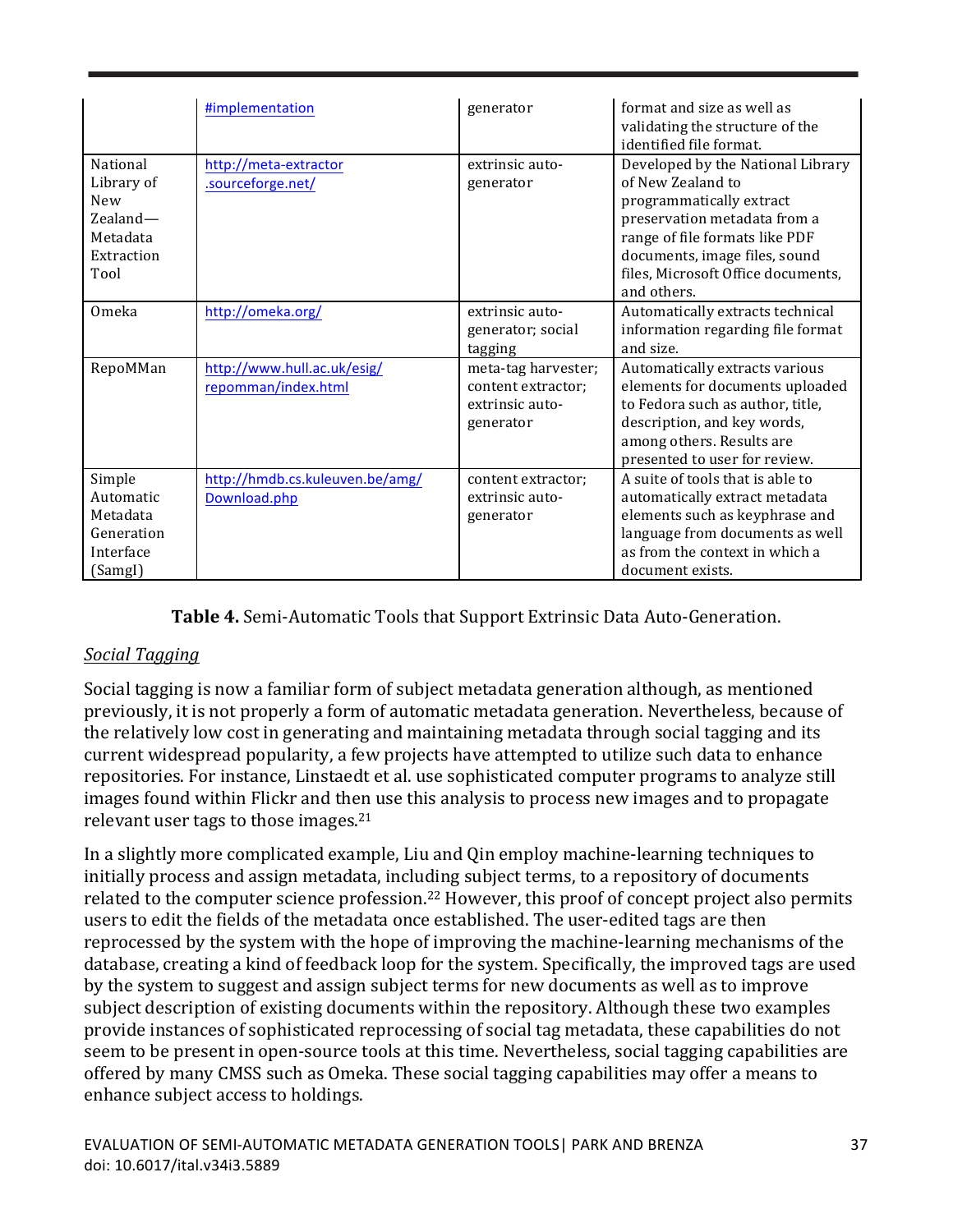Table 5 below lists the tools that support social tagging either as the sole technique or as one of a suite of techniques used to generate metadata from resources. Of the thirty-nine tools evaluated for this study, two tools support some form of social tagging.

| <b>Tool Name</b> | Location               | <b>Techniques</b>                                                      | <b>Functions/Features</b>                                                                                                                  |
|------------------|------------------------|------------------------------------------------------------------------|--------------------------------------------------------------------------------------------------------------------------------------------|
| <b>D</b> space   | http://www.dspace.org/ | meta-tag harvester;<br>extrinsic auto-<br>generator; social<br>tagging | Automatically extracts<br>technical information<br>regarding file format and size.<br>Can also extract some<br>information from meta-tags. |
| Omeka            | http://omeka.org/      | extrinsic auto-<br>generator; social<br>tagging                        | Automatically extracts<br>technical information<br>regarding file format and size.                                                         |

**Table 5.** Semi-automatic Tools that Support Social Tagging.

## **Challenges to Implementation**

Although semi-automatic metadata generation tools offer many benefits, especially in regards to streamlining the metadata-creation process, there are significant barriers to the widespread adoption and implementation of these tools. One problem with semi-automatic metadata generation tools is that many are developed locally to address the specific needs of a given project or as part of academic research. This local, highly focused milieu for development means that general applicability of the tools is potentially diminished. The local context may also hinder widespread adoption of applications that would result in strong communities of application users and provide further support for the development of applications in an open-source context. Because of the highly specific nature of many current tools, their relevance to real-world processes of metadata creation within the broader context of libraries' diverse information management needs are not accounted for.

Additionally, many tools are focused on solving one or, at most, a few metadata generation problems. For instance, the Kea application is designed to use machine-learning techniques for the sole purpose of extracting keywords, the Open Text Summarizer is limited to automatic extractions of summary descriptions and keywords, and Editor Converter Dublin Core is designed to extract information in HTML meta-tags and map them to Dublin Core elements. Because of the piecemeal development of semi-automatic generation tools, any comprehensive package of tools will require the significant efforts of the implementer to coordinate the selected applications and to produce results in a single output. This is, to say the least, a daunting task.

Furthermore, a high degree of technical skill is required to implement these complex tools. Many of the more sophisticated tools used to semi-automatically generate metadata, such as Data Fountains, Kea, and Apache Stanbol, require competence in a variety of programming languages.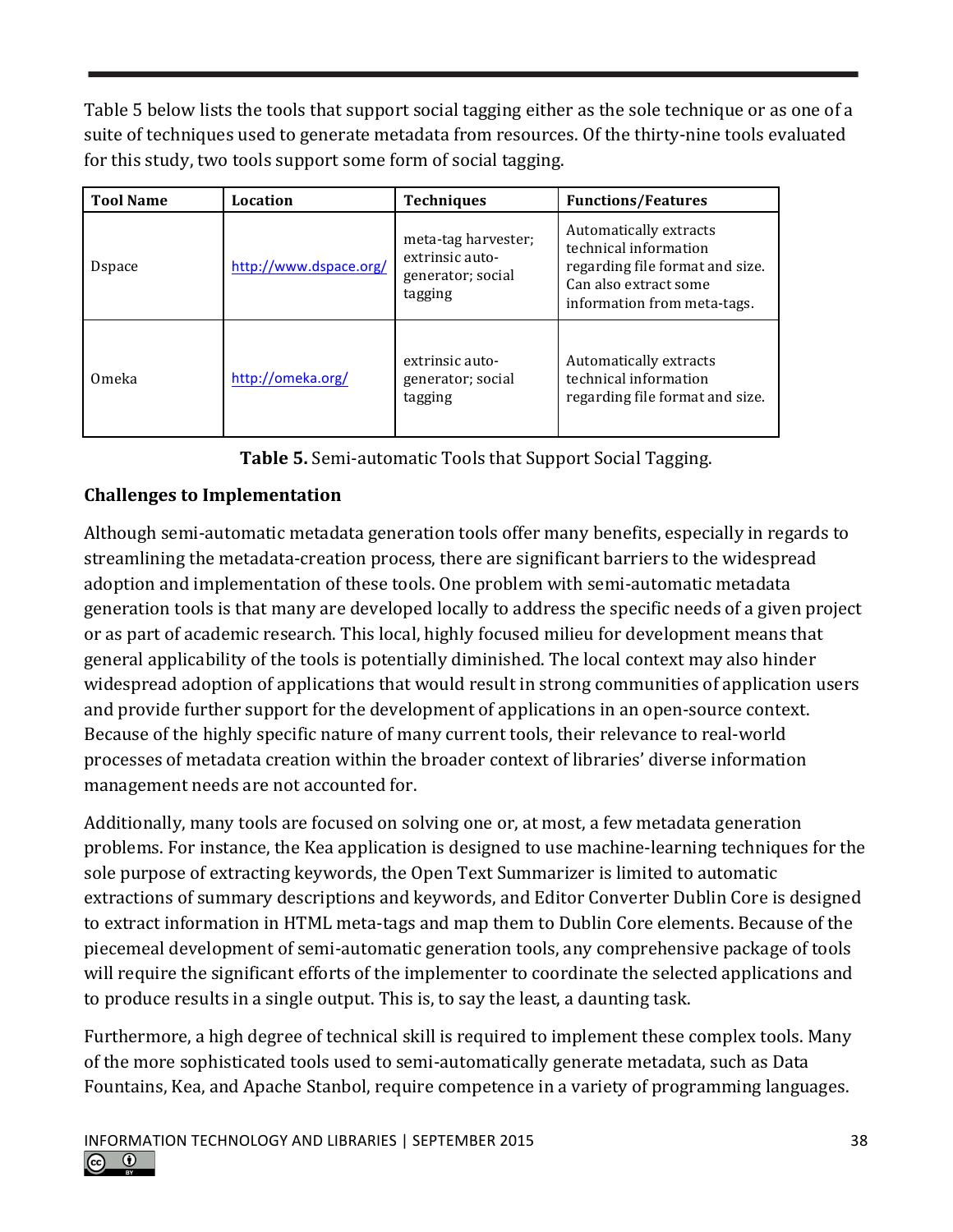Significant knowledge of  $C_{++}$ , Python, and Java, are required to implement these systems properly. The high degree of technical knowledge needed to implement these tools means that many libraries and other institutions may not have resources to begin implementing them, let alone incorporating them into the daily workflows of the metadata creation process. Further, this high degree of technical expertise may require libraries to seek assistance outside of the library. In other words, librarians may need to build strong collaborative relationships with those who have the technical skills, expertise and credentials to implement and maintain these complicated tools. As Vellucci et al. note in regards to their development of the Metadata Education and Research Information Commons (MERIC), a metadata-driven clearinghouse of education materials related to metadata, elaborate and multidisciplinary partnerships need to be firmly established for the ultimate success of such projects, including the sustained support of the highest levels of administration.<sup>23</sup> These types of partnerships may be difficult to establish and maintain for the sustained implementation of complicated tools.

Additionally, sustainable development of tools, especially in regards to the funding needed for continued development of open-source applications, appears to be a significant barrier to implementation. For instance, at the time of this writing, many of the tools that were touted in the literature as being most promising, such as DC Dot, Reggie, and DescribeThis, are no longer available for implementation. Beyond the fact that discontinuation hurts the potential adoption and continued development of semi-automatic tools within real world library and other information settings, there is also the problem that those settings that have in fact adopted tools may lose the technical support of a central developer and community of users. Thus discontinuation may result in higher rates of tool obsolescence and increase the potential expenses of libraries who have implemented and then must change applications.

Finally, the application of semi-automatic metadata tools remains relatively untested in real-world scenarios. As Polfreman et al. note, most tests of automatic metadata generation tools have several of problems, including small sample sizes, narrow scope of project domains, and experiments that lack true objectivity because systems are generally tested by their creators.<sup>24</sup> For these reasons, libraries and other institutions may be reluctant to expand the resources needed to implement and fully integrate a complicated, promising, but ultimately untested, tool within the already strained workflows of its processes.

## **CONCLUSION**

Semi-automatic metadata generation tools hold the promise of assisting information professionals with the management of ever-increasing quantities and types of information resources. Using software that can create metadata records consistently and efficiently, semi-automatic metadata generation tools potentially offer significant cost and time savings. However, the full integration of these tools into the daily workflows of libraries and other information settings remains elusive. For instance, although many tools have been developed that have addressed many of the more complicated aspects of semi-automatic metadata generation, including the extraction of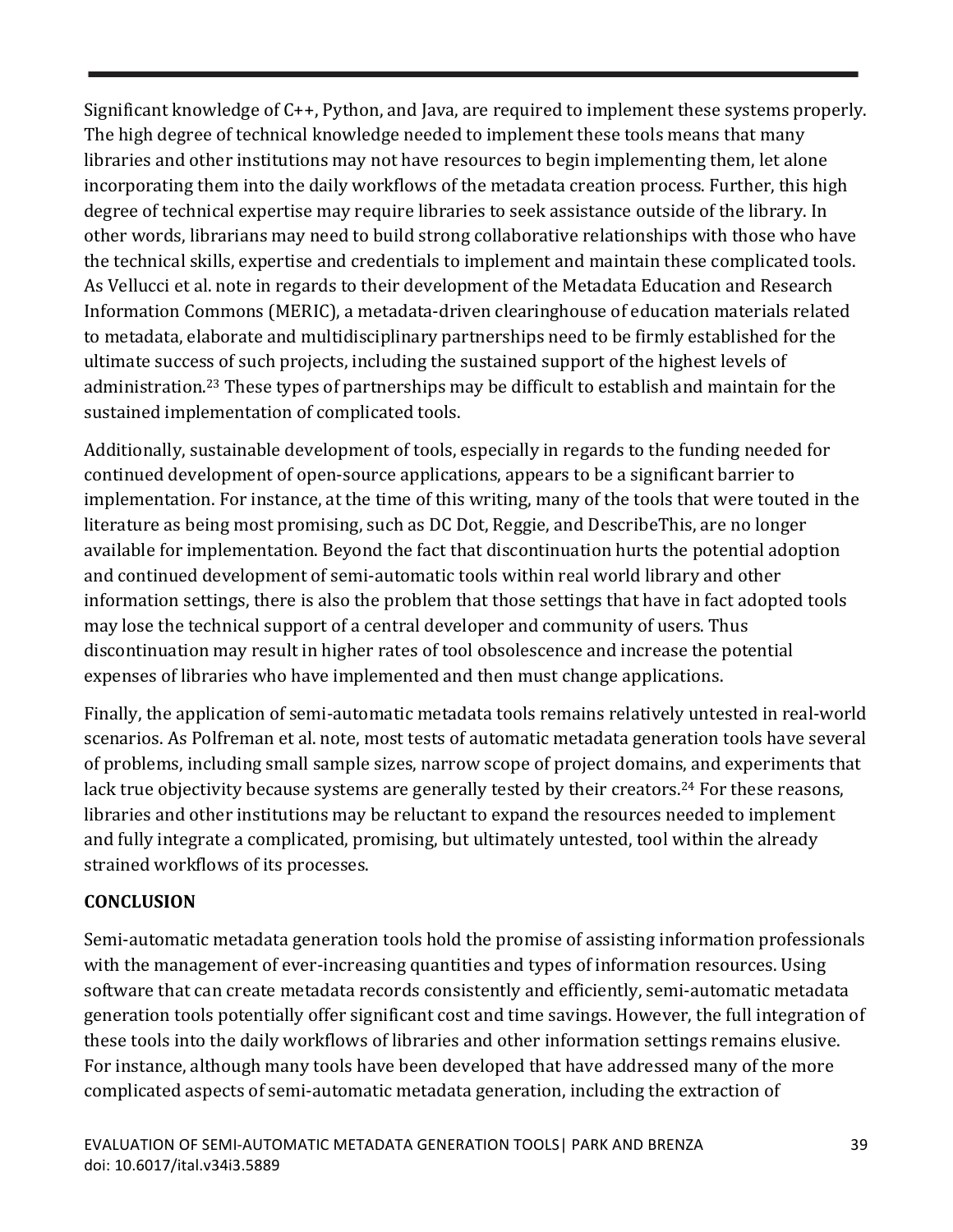information related to conceptually difficult areas of bibliographic description such as subject terms, open-ended resource descriptions, and keyword assignment, many of these tools are relevant only at the project level and are not applicable to the broader contexts needed by libraries. In other words, the current array of tools exists to solve experimental problems but has not been developed to the point that the library community can implement it in a meaningful way.

Perhaps the greatest area of difficulty lies in the fact that most tools only address part of the problem of semi-automatic metadata generation, providing solutions to the semi-automatic generation of one or a few bibliographic elements but not the full range elements. This means that for libraries to truly have a comprehensive tool set for the semi-automatic generation of metadata records, significant local efforts will be required to integrate the various tools into a working whole. Couple this issue with the instability of tool development and maintenance and it appears that the library community may lack incentive to invest already strained and limited resources in the adoption of these tools.

Thus it appears that a number of steps will need to be taken before the library community can seriously consider the incorporation of semi-automatic metadata generation tools within its daily workflows. First, it seems that the integration of these various tools into a coherent set of applications is likely the next step in the development of viable semi-automatic metadata generation. Since most small libraries likely do not have the resources required to integrate these disparate tools together, let alone incorporate them within existing library systems, a single package of tools will be needed simply from a resource perspective. Secondly, considering the high level of technical expertise needed to implement the current array of tools, the integrated set of tools must be accomplished in such a way as to foster implementation, utilization, and maintenance with a minimum of technical expertise. For instance, if an integrated set of tools that functioned across a wide range of subject domains and format types could be developed, the suite might be akin to the CMSS currently employed by many libraries. Furthermore, with a suite of tools that are relatively easy to use, adaption would likely increase. This might result in a stable community of users that would foster the further development of the tools in a sustainable manner. A comprehensive, relatively easy to implement set of tools might foster independent testing of those tools. The independent testing of the semi-automatic tools is needed to provide an objective basis for tool evaluation and further development.

Finally, designing automated workflows tailored to the subject domain and types of resources seems to be an essential step for integrating semi-automatic metadata generation tools into metadata creation. Such workflows may delineate data elements that can be generated by automated meta-tag extractor from data elements that need to be refined and manually created by cataloging and metadata professionals. To develop, maximize, and sustain semi-automatic metadata generation workflows, administrative support for finance, human resources, and training is critical.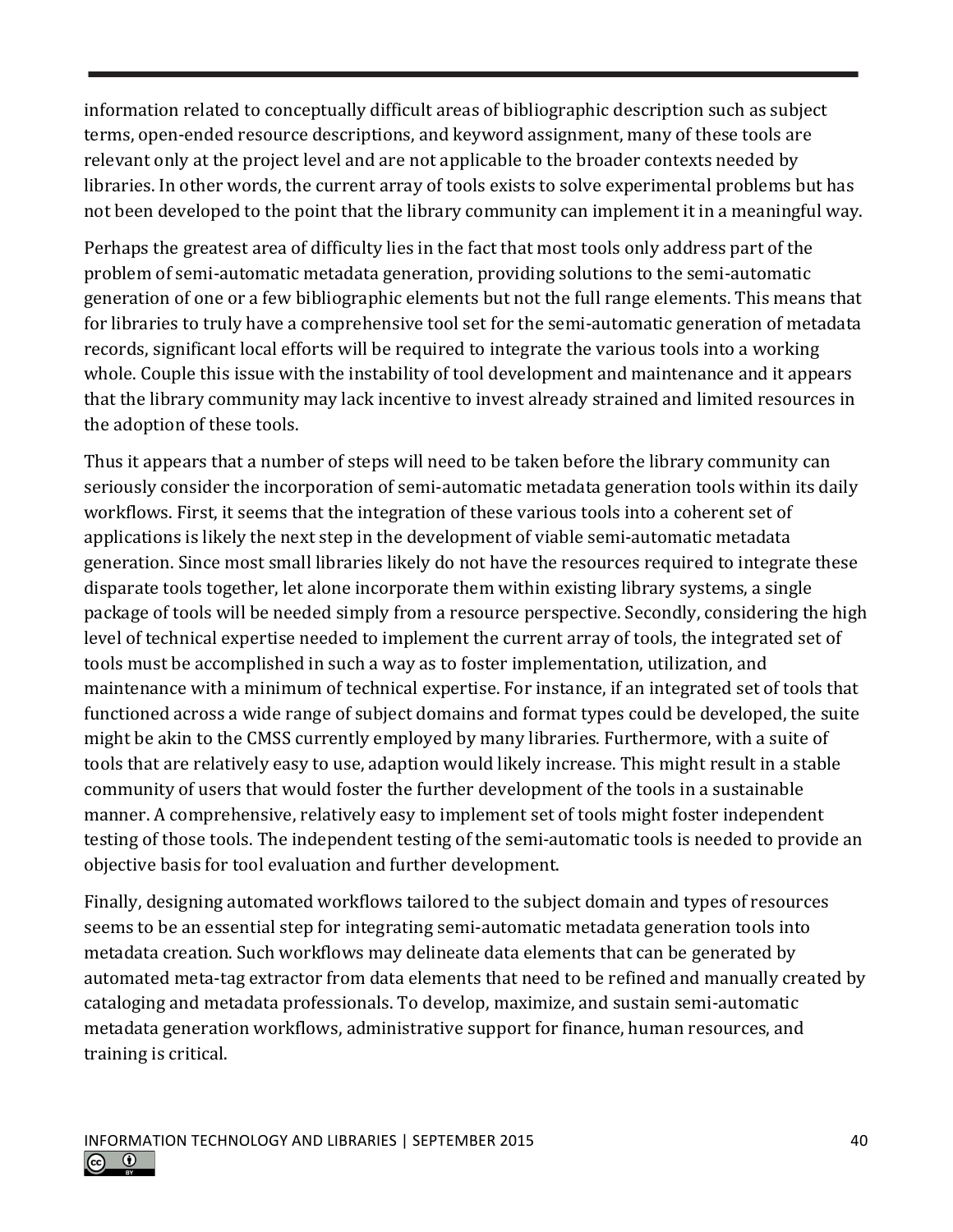Thus, although many of the technical aspects of semi-automatic metadata generation are well on their way to being solved, many other barriers exist that might limit adoption. Further, these barriers may have a negative influence on the continued, sustainable development of semiautomatic metadata generation tools. Nevertheless, there is a critical need that the library community finds ways to manage the recent explosion of data and information in cost-effective and efficient ways. Semi-automatic metadata generation holds the promise to do just that.

#### **ACKNOWLEDGEMENT**

This study was supported by the Institute of Museum and Library Services.

#### **REFERENCES**

- 1. Jane Greenberg, Kristina Spurgin, and Abe Crystal, "Final Report for the AMeGA (AutoZmatic
- 2. Sue Ann Gardner, "Cresting Toward the Sea Change," Library Resources & Technical Services 56, no. 2 (2012): 64-79, http://dx.doi.org/10.5860/lrts.56n2.64.
- 3. For details, see Jung-ran Park and Caimei Lu, "Application of Semi-Automatic Metadata Generation in Libraries: Types, Tools, and Techniques," *Library & Information Science Research* 31, no. 4 (2009): 225-31, http://dx.doi.org/10.1016/j.lisr.2009.05.002.
- 4. Erik Mitchell, "Trending Tech Services: Programmatic Tools and the Implications of Automation in the Next Generation of Metadata," *Technical Services Quarterly* 30, no. 3 (2013): 296-10, http://dx.doi.org/10.1080/07317131.2013.785802.
- 5. Jane Greenberg, "Metadata Extraction and Harvesting: A Comparison of Two Automatic Metadata Generation Applications," *Journal of Internet Cataloging* 6, no. 4 (2004): 59-82, http://dx.doi.org/10.1300/J141v06n04\_05.
- 6. Malcolm Polfreman, Vanda Broughton, and Andrew Wilson, "Metadata Generation for Resource Discovery," JISC, 2008, http://www.jisc.ac.uk/whatwedo/programmes/resourcediscovery/autometgen.aspx.
- 7 Park and Lu, "Application of Semi-Automatic Metadata Generation in Libraries."
- 8. Kea Automatic Keyphrase Extraction homepage, http://www.nzdl.org/Kea/index\_old.html.
- 9. Wilhelmina Randtke, "Automated Metadata Creation: Possibilities and Pitfalls," Serials Librarian 64, no. 1-4 (2013): 267-84, http://dx.doi.org/10.1080/0361526X.2013.760286.
- 10. Aleksandar Kovačević et al., "Automatic Extraction of Metadata from Scientific Publications for CRIS Systems." *Electronic Library and Information Systems* 45, no. 4 (2011): 376–96, http://dx.doi.org/10.1108/00330331111182094.